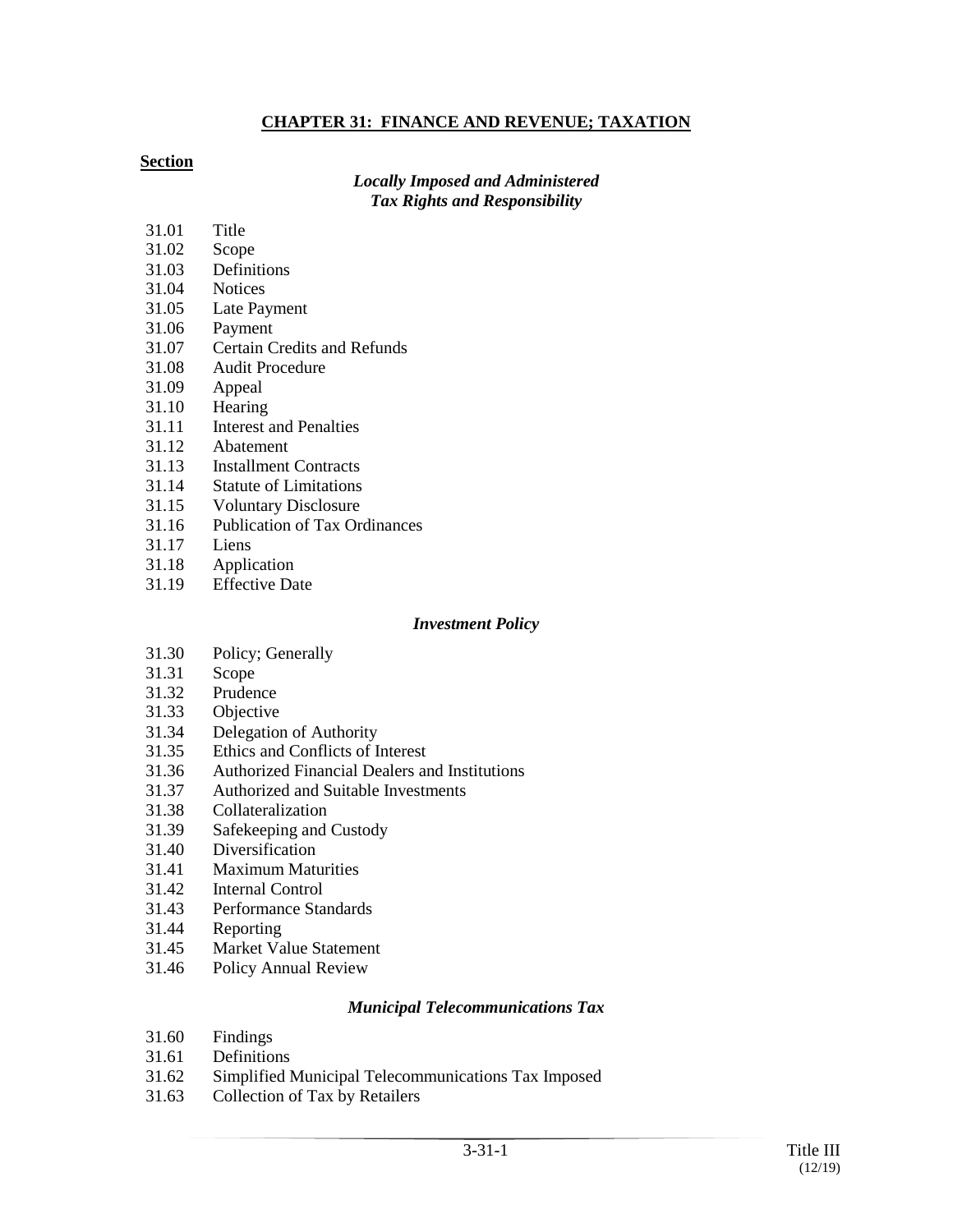- 31.64 Returns to Department
- 31.65 Resellers
- 31.66 Effective Date

#### *Municipal Retailers*<sup>=</sup> *Occupation Tax*

- 31.80 Tax Imposed
- 31.81 Report to be Filed
- 31.82 Tax to be Paid
- 31.83 Effective Date

## *Municipal Utility Tax*

31.95 Utility Tax for Gas and Electric

## *Municipal Cannabis Retailer's Occupation Tax*

31.100 Municipal Cannabis Retailer's Occupation Tax

# *LOCALLY IMPOSED AND ADMINISTERED TAX RIGHTS AND RESPONSIBILITY*

# ' **31.01 TITLE.**

This subchapter shall be known as, and may be cited as, the "Locally Imposed and Administered Tax Rights and Responsibility Ordinance." (Ord. 3-1-B, passed 10/18/2006)

## ' **31.02 SCOPE.**

The provisions of this subchapter shall apply to the Village procedures in connection with all of the Village locally imposed and administered taxes. (Ord. 3-1-B, passed 10/18/2006)

## ' **31.03 DEFINITIONS.**

For the purpose of this subchapter, the following definitions shall apply unless the context clearly indicates or requires a different meaning.

*ACT.* The Local Government Taxpayers' Bill of Rights Act, being ILCS Ch. 50, Act 45, §§ 1 et seq.

*CORPORATE AUTHORITIES.* The Village President and Board of Trustees.

*LOCAL TAX ADMINISTRATOR.* The Village Treasurer is charged with the administration and collection of the locally imposed and administered taxes, including staff, employees, or agents to the extent they are authorized by the *LOCAL TAX ADMINISTRATOR* to act in the *LOCAL TAX ADMINISTRATOR*=*S* stead. The *LOCAL TAX ADMINISTRATOR* shall have the authority to implement the terms of this subchapter to give full effect to this subchapter. The exercise of that authority by the *LOCAL TAX ADMINISTRATOR* shall not be inconsistent with this subchapter and the Act.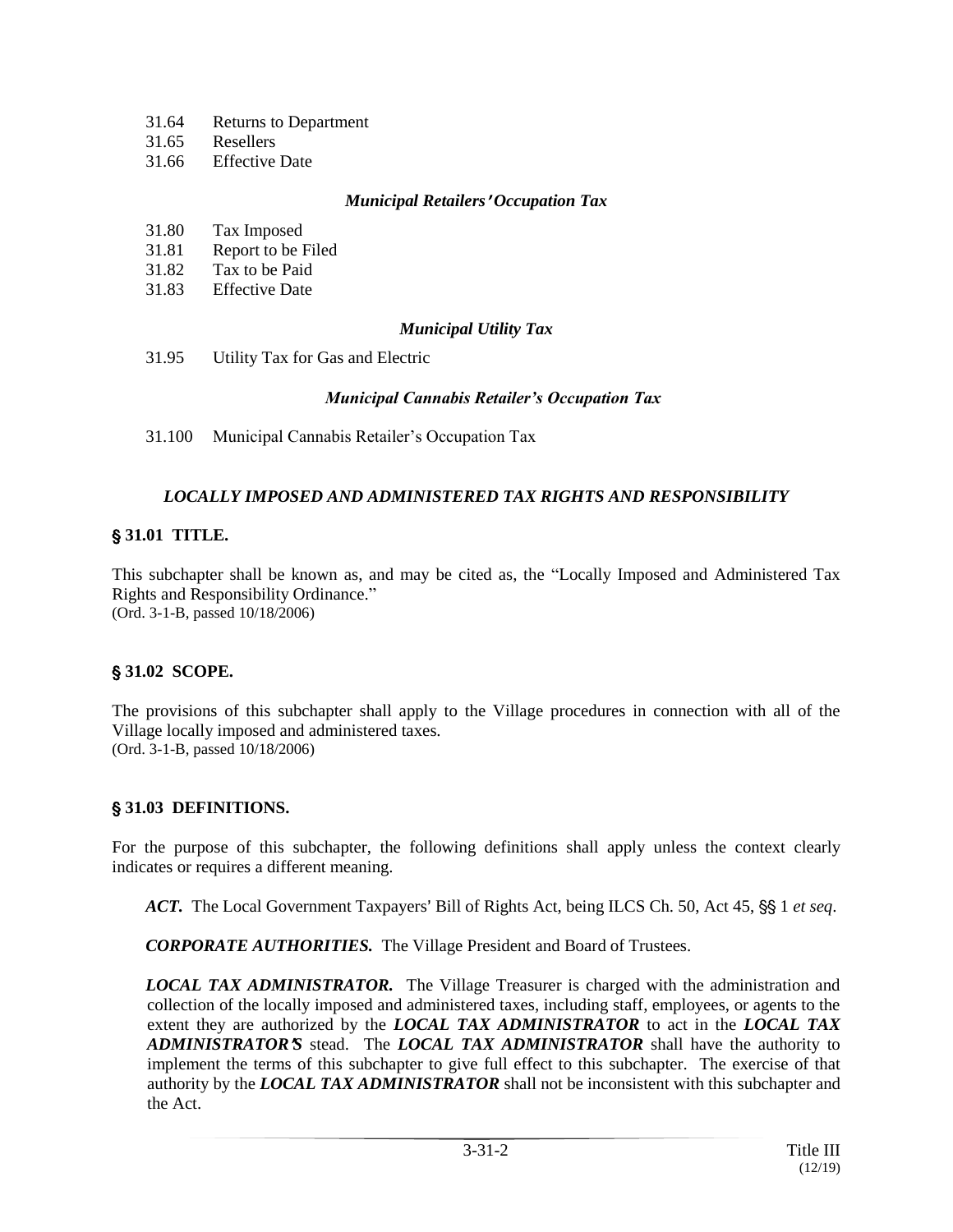*LOCALLY IMPOSED AND ADMINISTERED TAX* or *TAX.* Each tax imposed by the Village that is collected or administered by the Village and not an agency or department of the state. It does not include any taxes imposed upon real property under the Property Tax Code or fees collected by the Village other than infrastructure maintenance fees.

*NOTICE.* Each audit notice, collection notice, or other similar notice or communication in connection with each of the Village locally imposed and administered taxes.

*TAX ORDINANCE.* Each ordinance adopted by the Village that imposes any locally imposed and administered tax.

*TAXPAYER.* Any person required to pay any locally imposed and administered tax and generally includes the person upon whom the legal incidence of the tax is placed and, with respect to consumer taxes, includes the business or entity required to collect and pay the locally imposed and administered tax to the Village.

*VILLAGE.* The of Village of Port Barrington, Illinois.

(Ord. 3-1-B, passed 10/18/2006)

## ' **31.04 NOTICES.**

- (A) Unless otherwise provided, whenever notice is required to be given, the notice is to be in writing and mailed not less than seven calendar days prior to the day fixed for any applicable hearing, audit, or other scheduled act of the Local Tax Administrator.
- (B) The notice shall be sent by the Local Tax Administrator as follows:
	- (1) First-class or express mail, or overnight mail, addressed to the persons concerned at the persons= last known address; or
	- (2) Personal service or delivery.

(Ord. 3-1-B, passed 10/18/2006)

## ' **31.05 LATE PAYMENT.**

Any notice, payment, remittance, or other filing required to be made to the Village pursuant to any tax ordinance shall be considered late unless it is:

- (A) Physically received by the Village on or before the due date; or
- (B) Received in an envelope or other container displaying a valid, readable U.S. postmark dated on or before the due date, properly addressed to the Village, with adequate postage prepaid.

(Ord. 3-1-B, passed 10/18/2006)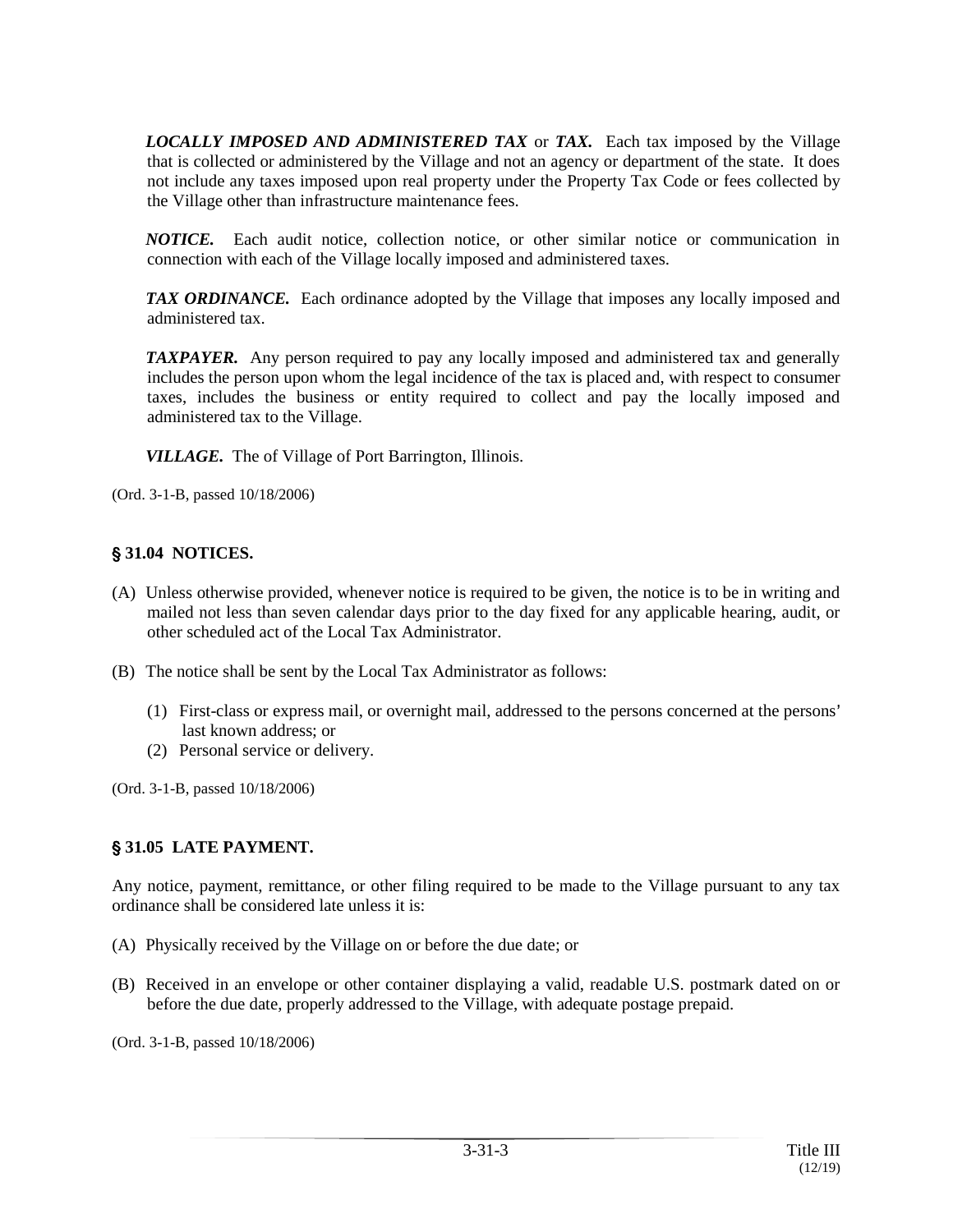#### ' **31.06 PAYMENT.**

- (A) *Generally.* Any payment or remittance received for a tax period shall be applied in the following order.
- (B) *Specifically.*
	- (1) First to the tax due for the applicable period;
	- (2) Second to the interest due for the applicable period; and
	- (3) Third to the penalty for the applicable period.

(Ord. 3-1-B, passed 10/18/2006)

#### ' **31.07 CERTAIN CREDITS AND REFUNDS.**

- (A) The Village shall not refund or credit any taxes voluntarily paid without written protest at the time of payment in the event that a locally imposed and administered tax is declared invalidly enacted or unconstitutional by a court of competent jurisdiction. However, a taxpayer shall not be deemed to have paid the tax voluntarily if the taxpayer lacked knowledge of the facts upon which to protest the taxes at the time of payment or if the taxpayer paid the taxes under duress.
- (B) The statute of limitations on a claim for credit or refund shall be two or less years after the end of the calendar year in which payment in error was made. The Village shall not grant a credit or refund of locally imposed and administered taxes, interest, or penalties to a person who has not paid the amounts directly to the Village.
- (C) The procedure for claiming a credit or refund of locally imposed and administered taxes, interest, or penalties paid in error shall be as follows:
	- (1) The taxpayer shall submit to the Local Tax Administrator, in writing, a claim for credit or refund together with a statement specifying:
		- (a) The name of the locally imposed and administered tax subject to the claim;
		- (b) The tax period for the locally imposed and administered tax subject to the claim;
		- (c) The date of the tax payment subject to the claim and the cancelled check or receipt for the payment;
		- (d) The taxpayer's recalculation, accompanied by an amended or revised tax return, in connection with the claim; and
		- (e) A request for either a refund or a credit in connection with the claim to be applied to the amount of tax, interest and penalties overpaid, and, as applicable, related interest on the amount overpaid; provided, however, that there shall be no refund and only a credit given in the event the taxpayer owes any moneys to the Village.
	- (2) Within ten days of the receipt by the Local Tax Administrator of any claim for a refund or credit, the Local Tax Administrator shall either:
		- (a) Grant the claim; or
		- (b) Deny the claim, in whole or in part, together with a statement as to the reason for the denial or the partial grant and denial.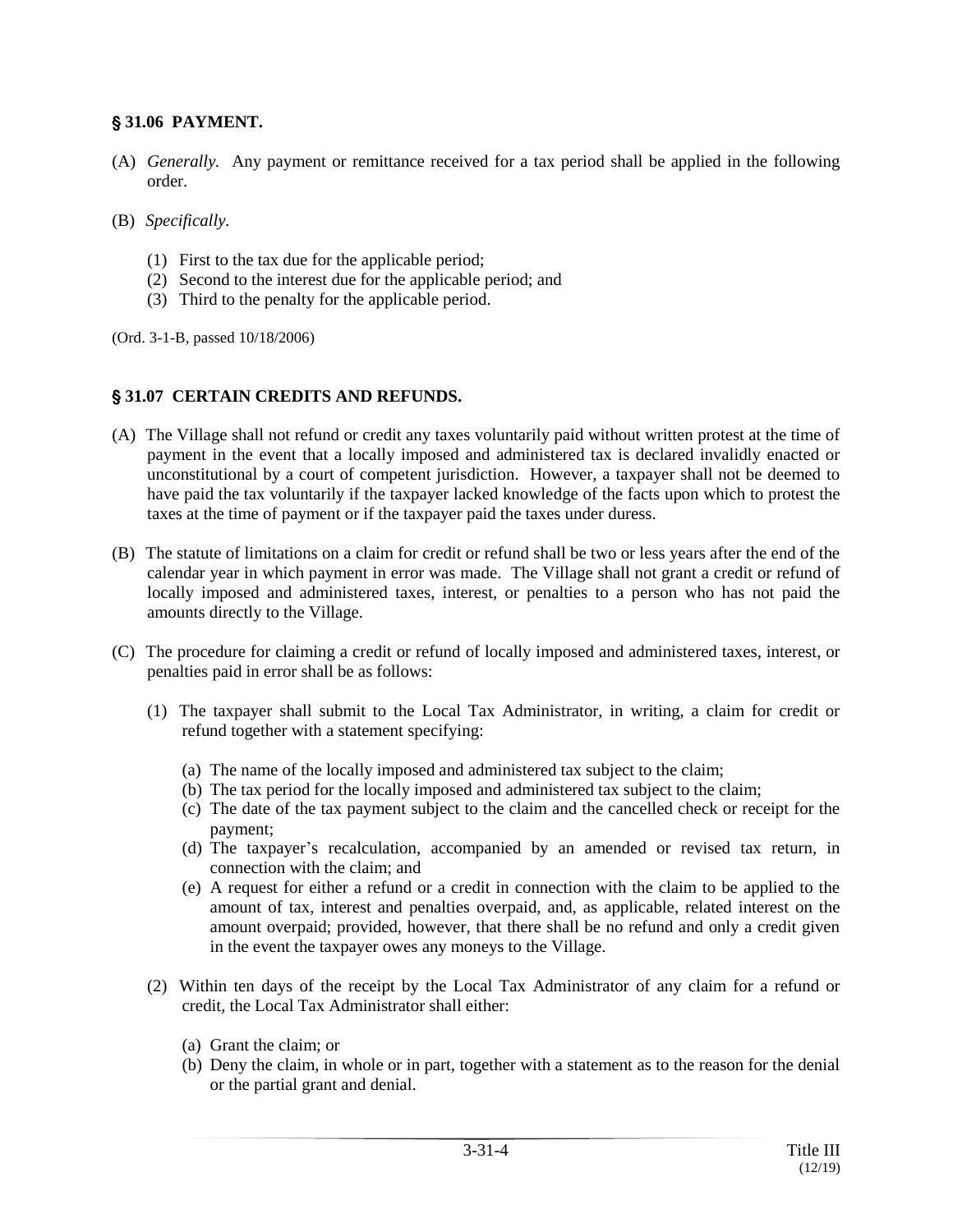(3) In the event the Local Tax Administrator grants, in whole or in part, a claim for refund or credit, the amount of the grant for refund or credit shall bear interest at the rate of 6% per annum, based on a year of 365 days and the number of days elapsed, from the date of the overpayment to the date of mailing of a refund check or the grant of a credit.

(Ord. 3-1-B, passed 10/18/2006)

# ' **31.08 AUDIT PROCEDURE.**

- (A) *Generally.* Any request for proposed audit pursuant to any locally administered tax shall comply with the notice requirements of this subchapter.
- (B) *Specifically.*
	- (1) Each notice of audit shall contain the following information:
		- (a) The tax;
		- (b) The time period of the audit; and
		- (c) A brief description of the books and records to be made available for the auditor.
	- (2) Any audit shall be conducted during normal business hours and, if the date and time selected by the Local Tax Administrator is not agreeable to the taxpayer, another date and time may be requested by the taxpayer within 30 days after the originally designated audit and during normal business hours.
	- (3) The taxpayer may request an extension of time to have an audit conducted. The audit shall be conducted not less than seven days nor more than 30 days from the date the notice is given, unless the taxpayer and the Local Tax Administrator agreed to some other convenient time. In the event taxpayer is unable to comply with the audit on the date in question, the taxpayer may request another date within the 30 days, approved in writing, that is convenient to the taxpayer and the Local Tax Administrator.
	- (4) Every taxpayer shall keep accurate books and records of the taxpayer's business or activities, including original source documents and books of entry denoting the transactions which had given rise or may have given rise to any tax liability, exemption, or deduction. All books shall be kept in the English language and shall be subject to and available for inspection by the Village.
	- (5) It is the duty and responsibility of every taxpayer to make available its books and records for inspection by the Village. If the taxpayer or tax collector fails to provide the documents necessary for audit within the time provided, the Local Tax Administrator may issue a tax determination and assessment based on the Local Tax Administrator's determination of the best estimate of the taxpayer's tax liability.
	- (6) If an audit determines there has been an overpayment of a locally imposed and administered tax as a result of the audit, written notice of the amount of overpayment shall be given to the taxpayer within 30 days of the Village's determination of the amount of overpayment.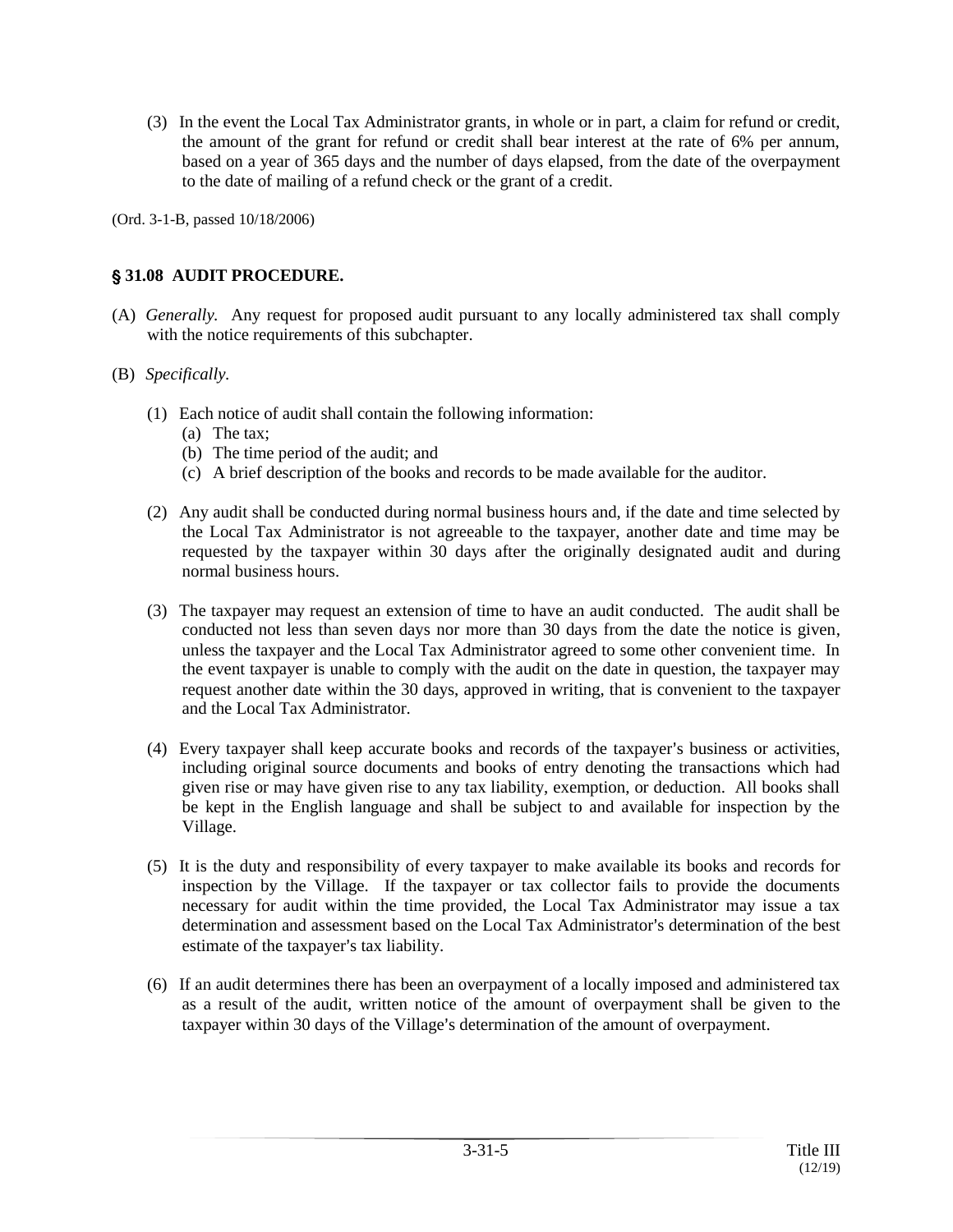(7) In the event a tax payment was submitted to the incorrect local governmental entity, the Local Tax Administrator shall notify the local governmental entity imposing the tax.

(Ord. 3-1-B, passed 10/18/2006)

# ' **31.09 APPEAL.**

- (A) The Local Tax Administrator shall send written notice to a taxpayer upon the Local Tax Administrator's issuance of a protestable notice of tax due, a bill, a claim denial, or a notice of claim reduction regarding any tax. The notice shall include the following information:
	- (1) The reason for the assessment;
	- (2) The amount of the tax liability proposed;
	- (3) The procedure for appealing the assessment; and
	- (4) The obligations of the Village during the audit, appeal, refund, and collection process.
- (B) A taxpayer who receives written notice from the Local Tax Administrator of a determination of tax due or assessment may file with the Local Tax Administrator a written protest and petition for hearing, setting forth the basis of the taxpayer's request for a hearing. The written protest and petition for hearing must be filed with the Local Tax Administrator within 45 days of receipt of the written notice of the tax determination and assessment.
- (C) If a timely written notice and petition for hearing is filed, the Local Tax Administrator shall fix the time and place for hearing and shall give written notice to the taxpayer. The hearing shall be scheduled for a date within 14 days of receipt of the written protest and petition for hearing, unless the taxpayer requests a later date convenient to all parties.
- (D) If a written protest and petition for hearing is not filed within the 45-day period, the tax determination, audit, or assessment shall become a final bill due and owing without further notice.
- (E) Upon the showing of reasonable cause by the taxpayer and the full payment of the contested tax liability along with interest accrued as of the due date of the tax, the Local Tax Administrator may reopen or extend the time for filing a written protest and petition for hearing. In no event shall the time for filing a written protest and petition for hearing be reopened or extended for more than 90 days after the expiration of the 45-day period.

(Ord. 3-1-B, passed 10/18/2006)

## ' **31.10 HEARING.**

- (A) Whenever a taxpayer or a tax collector has filed a timely written protest and petition for hearing under  $\S$  31.09, the Local Tax Administrator shall conduct a hearing regarding any appeal.
- (B) No continuances shall be granted except in cases where a continuance is absolutely necessary to protect the rights of the taxpayer. Lack of preparation shall not be grounds for a continuance. Any continuance granted shall not exceed 14 days.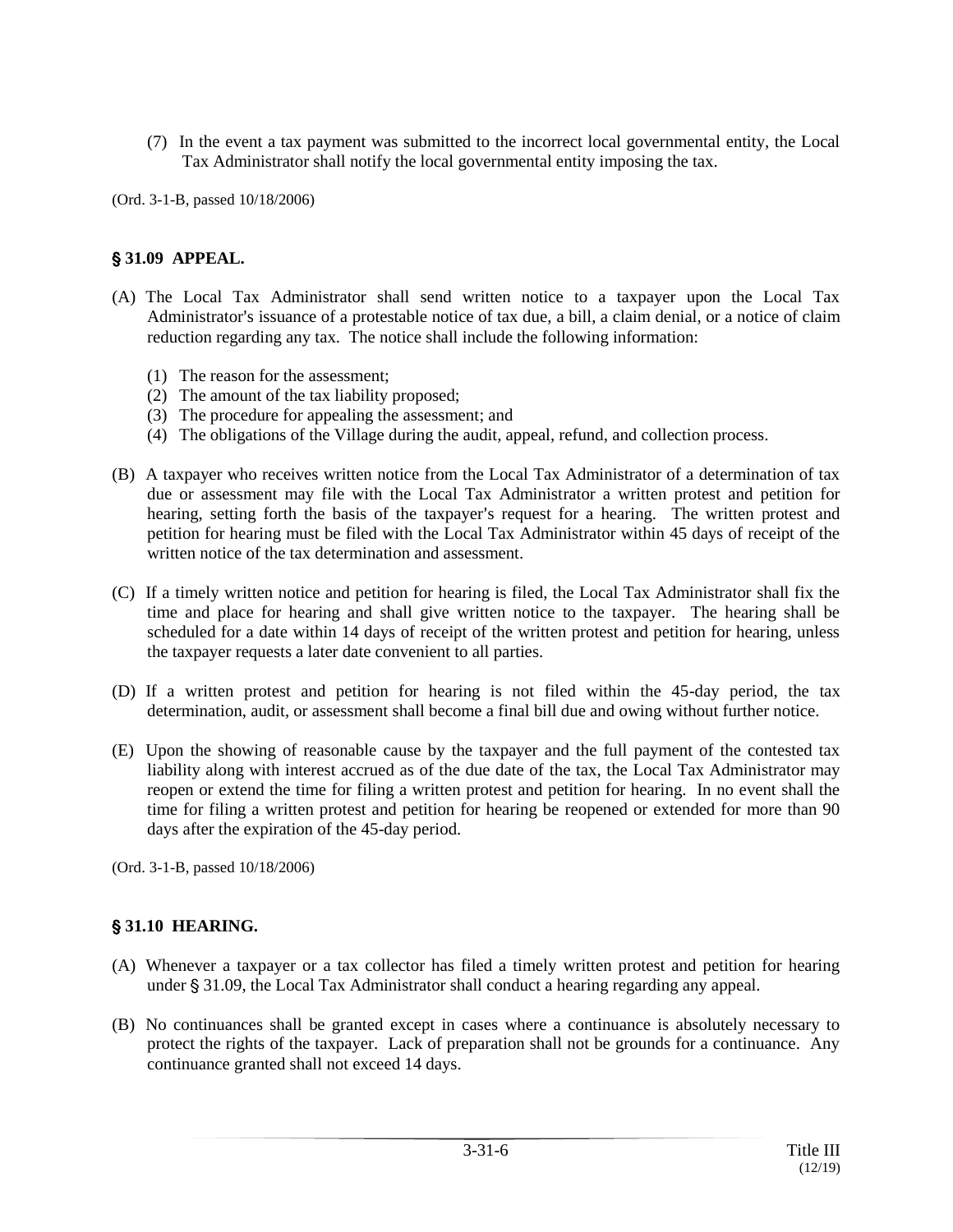- (C) At the hearing, the Local Tax Administrator shall preside and shall hear testimony and accept any evidence relevant to the tax determination, audit, or assessment. The strict rules of evidence applicable to judicial proceedings shall not apply.
- (D) At the conclusion of the hearing, the Local Tax Administrator shall make a written determination on the basis of the evidence presented at the hearing. The taxpayer or Tax Collector shall be provided with a copy of the written decision.
- (Ord. 3-1-B, passed 10/18/2006)

# ' **31.11 INTEREST AND PENALTIES.**

- (A) *Generally.* In the event a determination has been made that a tax is due and owing, through audit, assessment, or other bill sent, the tax must be paid within the time frame otherwise indicated.
- (B) *Interest.* The Village hereby provides for the amount of interest to be assessed on a late payment, underpayment, or nonpayment of the tax to be 9% per annum, based on a year of 365 days and the number of days elapsed.
- (C) *Late filing and payment penalties.*
	- (1) If a tax return is not filed within the time and manner provided by the controlling tax ordinance, a late filing penalty of 5% of the amount of tax required to be shown as due on a return shall be imposed; and a late payment penalty of 5% of the tax due shall be imposed.
	- (2) If no return is filed within the time or manner provided by the controlling tax ordinance and prior to the Village issuing a notice of tax delinquency or notice of tax liability, then a failure to file penalty shall be assessed equal to 20% of the total tax due for the applicable reporting period for which the return was required to be filed.
	- (3) A late filing or payment penalty shall not apply if a failure to file penalty is imposed by the controlling ordinance.

(Ord. 3-1-B, passed 10/18/2006)

## ' **31.12 ABATEMENT.**

The Local Tax Administrator shall have the authority to waive or abate any late filing penalty, late payment penalty, or failure to file penalty if the Local Tax Administrator shall determine reasonable cause exists for delay or failure to make a filing.

(Ord. 3-1-B, passed 10/18/2006)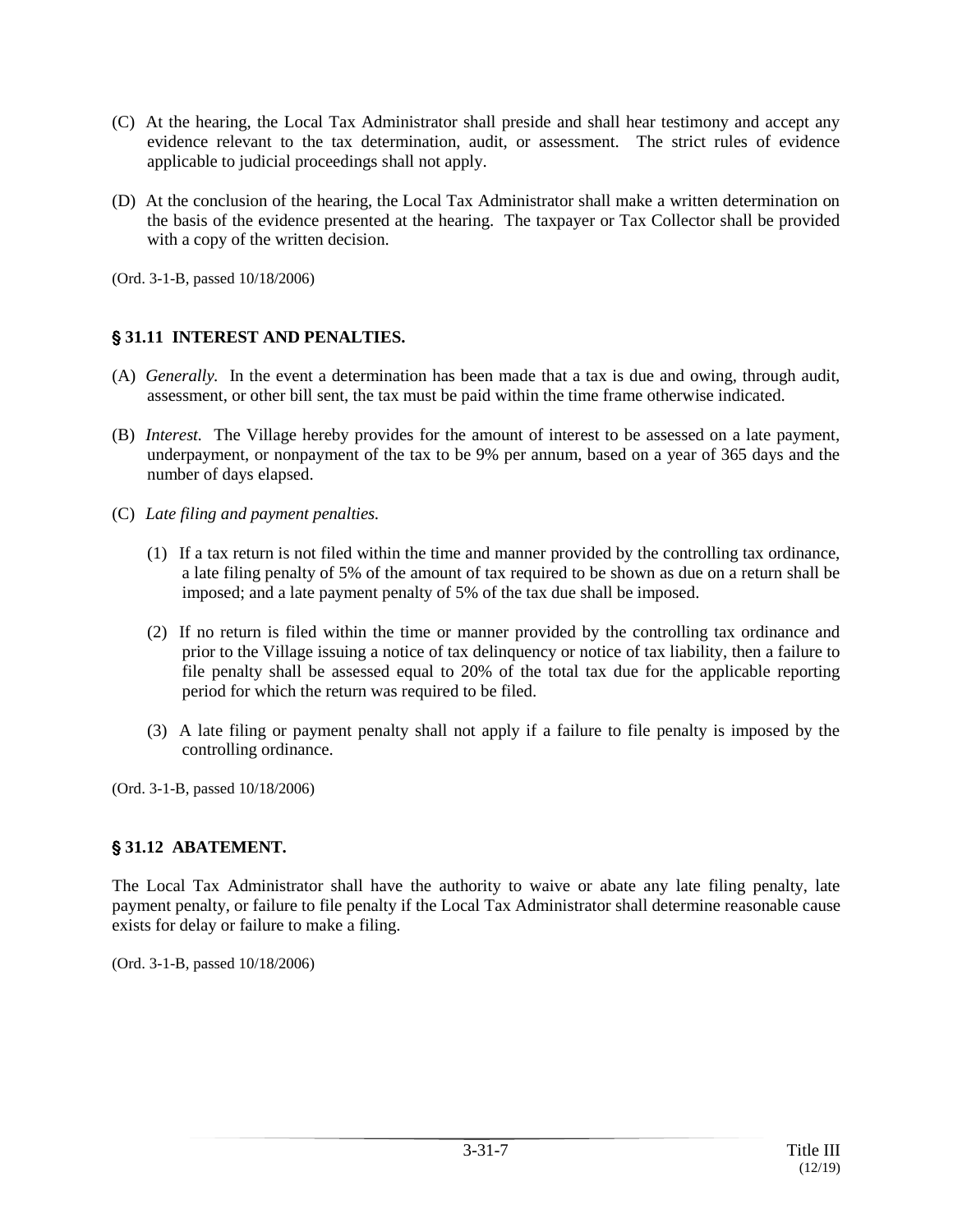# ' **31.13 INSTALLMENT CONTRACTS.**

- (A) The Village may enter into an installment contract with the taxpayer for the payment of taxes under the controlling tax ordinance.
- (B) The Local Tax Administrator may not cancel any installment contract so entered unless the taxpayer fails to pay any amount due and owing.
- (C) Upon written notice by the Local Tax Administrator that the payment is 30-days' delinquent, the taxpayer shall have 14 working days to cure any delinquency.
- (D) If the taxpayer fails to cure the delinquency within the 14-day period or fails to demonstrate good faith in restructuring the installment contract with the Local Tax Administrator, the installment contract shall be canceled without further notice to the taxpayer.

(Ord. 3-1-B, passed 10/18/2006)

# ' **31.14 STATUTE OF LIMITATIONS.**

- (A) The Village, through the Local Tax Administrator, shall review all tax returns in a prompt and timely manner and inform taxpayers of any amounts due and owing. The taxpayer shall have 45 days after receiving notice of the reviewed tax returns to make any request for refund or provide any tax still due and owing.
- (B) No determination of tax due and owing may be issued more than two years after the end of the calendar year for which the return for the applicable period was filed or for the calendar year in which the return for the applicable period was due, whichever occurs later.
- (C) If any tax return is not filed or if, during any four-year period for which a notice of tax determination or assessment may be issued by the Village, the tax paid was less than 75% of the tax due, the statute of limitations shall be six years maximum after the end of the calendar year in which return for the applicable period was due or end of the calendar year in which the return for the applicable period was filed.
- (D) No statute of limitations shall apply if a fraudulent tax return was filed by the taxpayer.

(Ord. 3-1-B, passed 10/18/2006)

# ' **31.15 VOLUNTARY DISCLOSURE.**

- (A) For any locally imposed and administered tax for which a taxpayer has not received a written notice of an audit, investigation, or assessment from the Local Tax Administrator, a taxpayer is entitled to file an application with the Local Tax Administrator for a voluntary disclosure of the tax due.
- (B) A taxpayer filing a voluntary disclosure application must agree to pay the amount of tax due, along with interest of 1% per month, for all periods prior to the filing of the application, but not more than four years before the date of filing the application.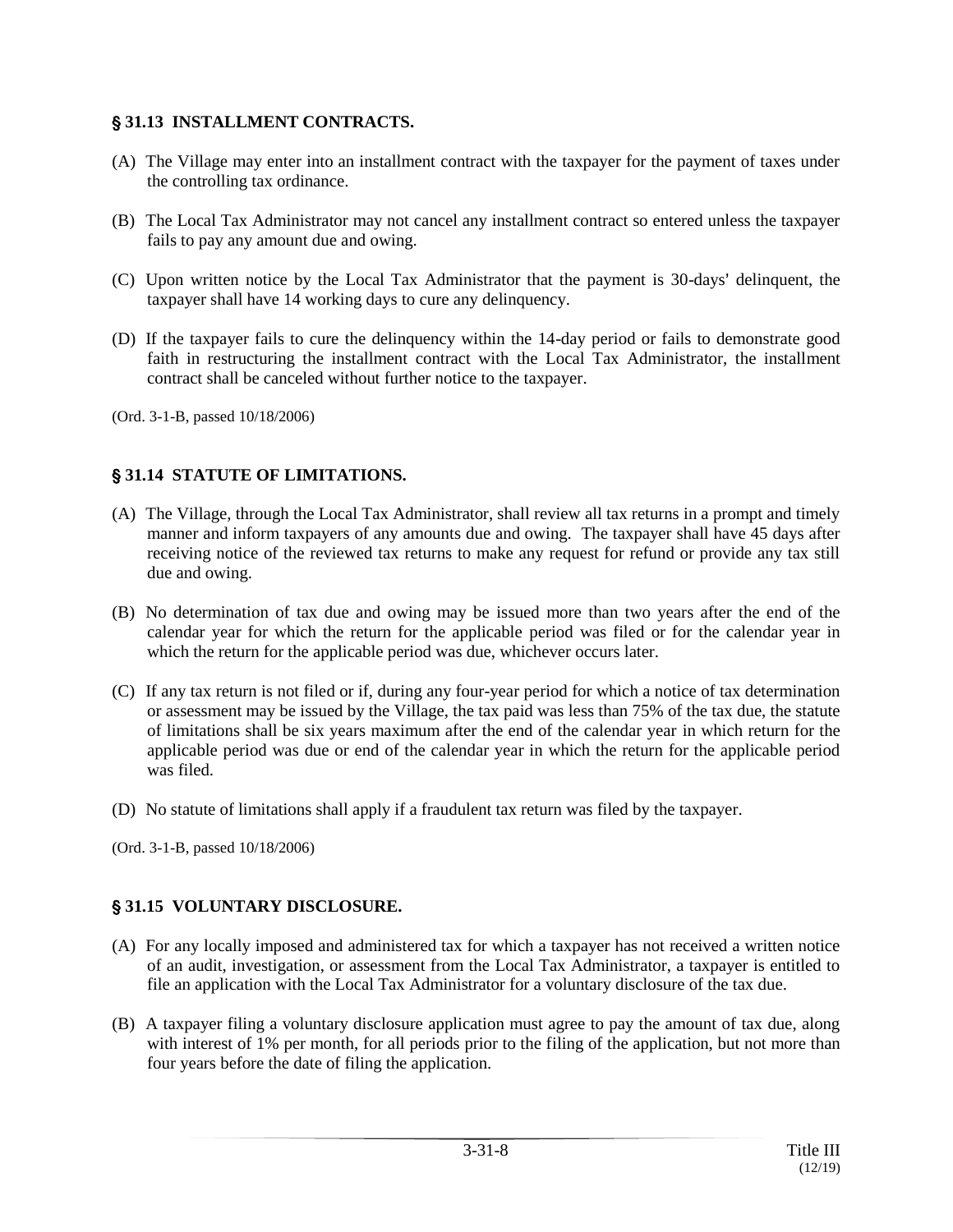- (C) A taxpayer filing a valid voluntary disclosure application may not be liable for any additional tax, interest, or penalty for any period before the date the application was filed.
- (D) If the taxpayer incorrectly determined and underpaid the amount of tax due, the taxpayer is liable for the underpaid tax along with applicable interest on the underpaid tax, unless the underpayment was the result of fraud on the part of the taxpayer, in which case the application shall be deemed invalid and void.
- (E) The payment of tax and interest must be made by no later than 90 days after the filing of the voluntary disclosure application or the date agreed to by the Local Tax Administrator.
- (F) Any additional amounts owed as a result of an underpayment of tax and interest previously paid under this section must be paid within 90 days after a final determination and the exhaustion of all appeals of the additional amount owed or the date agreed to by the Local Tax Administrator, whichever is longer.
- (Ord. 3-1-B, passed 10/18/2006)

# ' **31.16 PUBLICATION OF TAX ORDINANCES.**

- (A) Any locally administered tax ordinance shall be published via normal or standard publishing requirements.
- (B) The posting of a tax ordinance on the internet shall satisfy the publication requirements. Copies of all tax ordinances shall be made available to the public upon request at the Village Clerk's office.

(Ord. 3-1-B, passed 10/18/2006)

## ' **31.17 LIENS.**

- (A) The Local Tax Administrator shall establish an internal review procedure regarding any liens filed against any taxpayers for unpaid taxes. Upon a determination by the Local Tax Administrator that the lien is valid, the lien shall remain in full force and effect.
- (B) If the lien is determined to be improper, the Local Tax Administrator shall:
	- (1) Timely remove the lien at the Village's expense;
	- (2) Correct the taxpayer's credit record; and
	- (3) Correct any public disclosure of the improperly imposed lien.

(Ord. 3-1-B, passed 10/18/2006)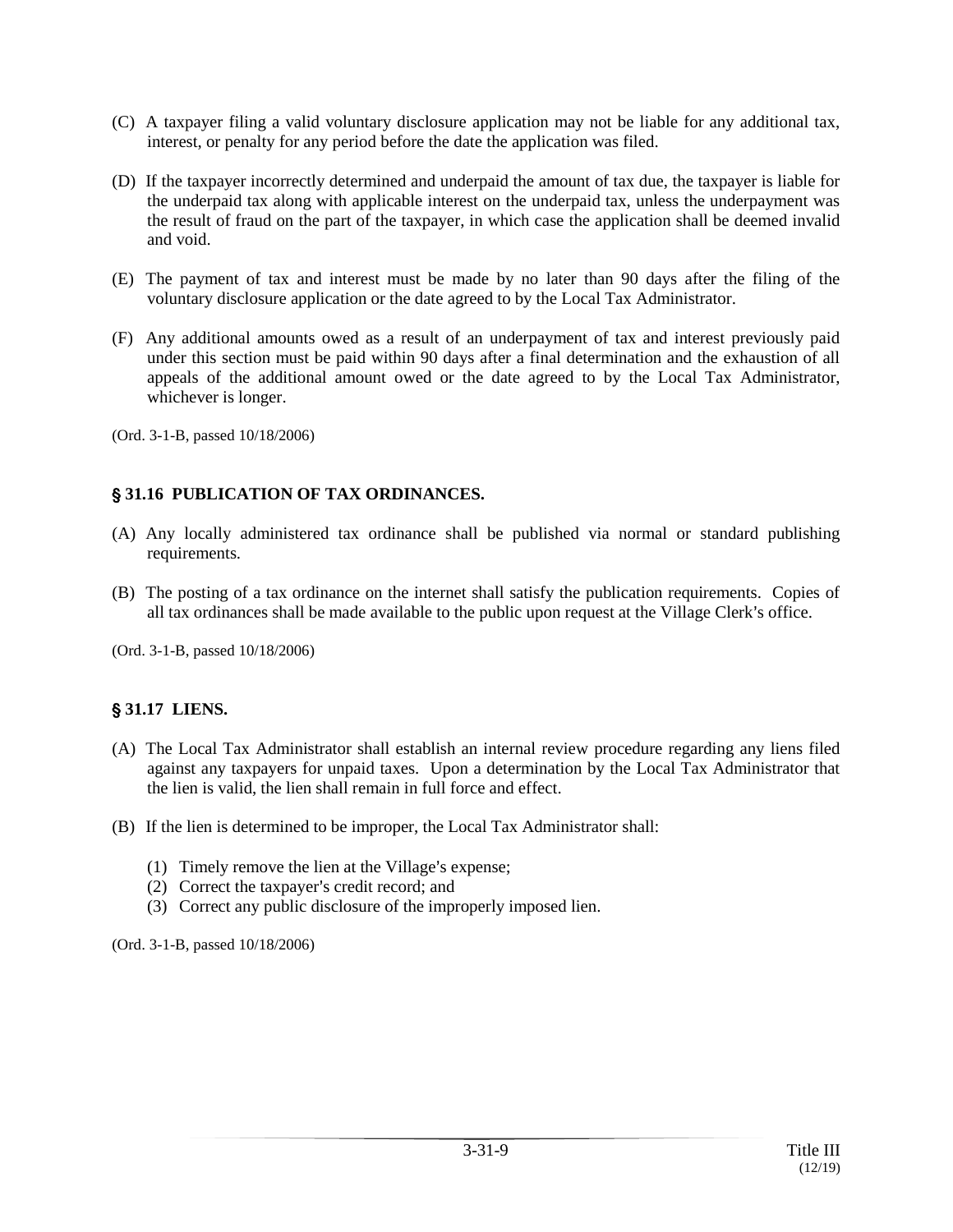#### ' **31.18 APPLICATION.**

- (A) This subchapter shall be liberally construed and administered to supplement all of the Village's tax ordinances.
- (B) To the extent that any tax ordinance is in conflict with or inconsistent with this subchapter, this subchapter shall be controlling.

(Ord. 3-1-B, passed 10/18/2006)

## ' **31.19 EFFECTIVE DATE.**

This subchapter shall be in full force and effect after passage, approval, and publication, as required by law.

(Ord. 3-1-B, passed 10/18/2006)

#### *INVESTMENT POLICY*

#### ' **31.30 POLICY; GENERALLY.**

It is the policy of the Village to invest public funds in a manner which will provide the highest investment return with the maximum security while meeting the daily cash flow demands of the entity and conforming to all state and local statutes governing the investment of public funds.

(Ord. 1-7-C, passed 09/20/2006)

#### ' **31.31 SCOPE.**

This policy includes all funds governed by the Village.

(Ord. 1-7-C, passed 09/20/2006)

#### ' **31.32 PRUDENCE.**

- (A) Investments shall be made with judgment and care, under circumstances then prevailing, which persons of prudence, discretion, and intelligence exercise in the management of their own affairs, not for speculation, but for investment, considering the probable safety of their capital, as well as the probable income to be derived.
- (B) The standard of prudence to be used by investment officials shall be the "prudent person" standard and shall be applied in the context of managing an overall portfolio.

(Ord. 1-7-C, passed 09/20/2006)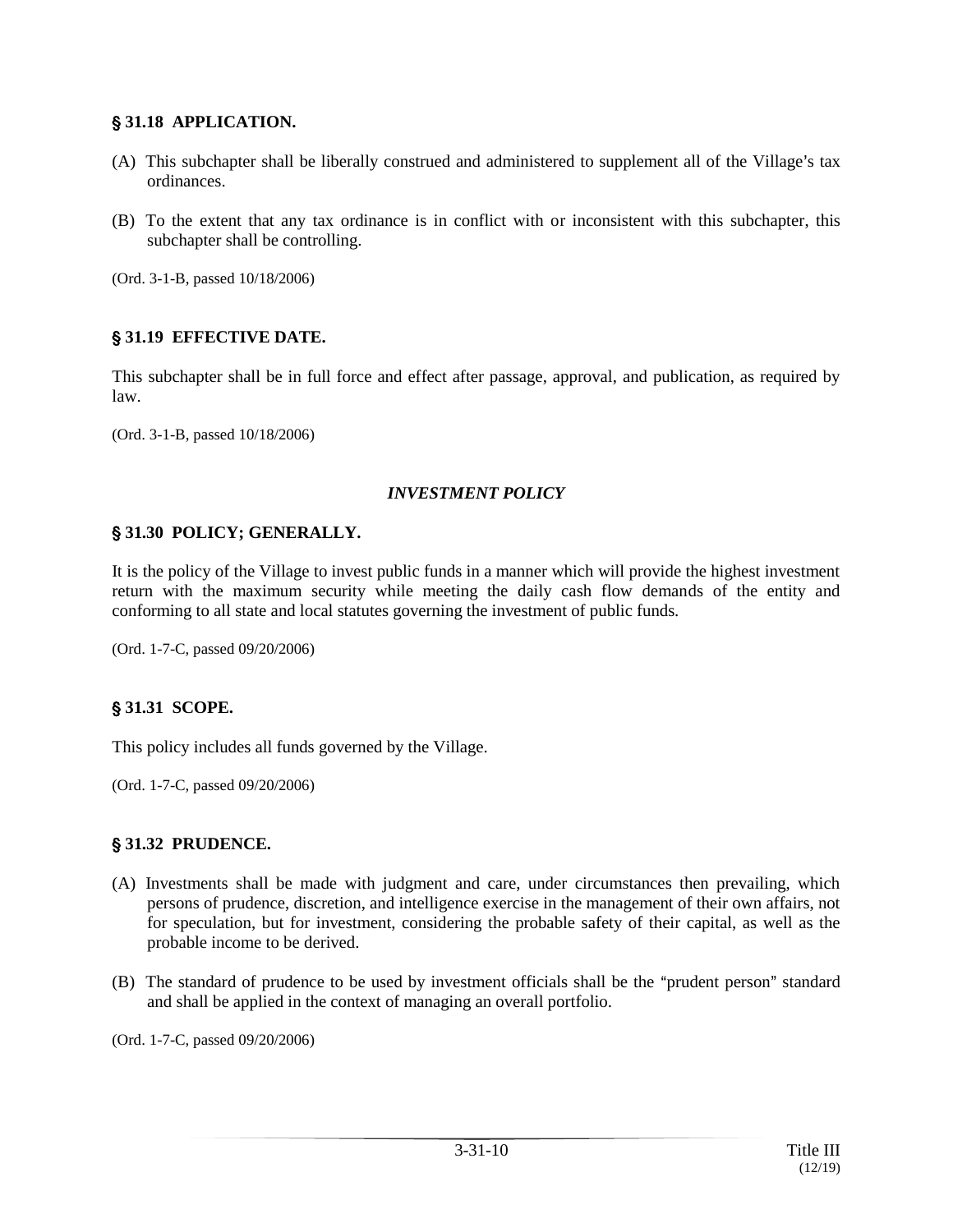# ' **31.33 OBJECTIVE.**

- (A) The primary objective, in order of priority, shall be:
	- (1) *Legality.* Conformance with federal, state, and other legal requirements;
	- (2) *Safety.* Preservation of capital and protection of investment principal;
	- (3) *Liquidity.* Maintenance of sufficient liquidity to meet operating requirements; and
	- (4) *Yield.* Attainment of market rates of return.
- (B) The portfolio should be reviewed periodically as to its effectiveness in meeting the entity's needs for safety, liquidity, rate of return, diversification, and its general performance.

(Ord. 1-7-C, passed 09/20/2006)

# ' **31.34 DELEGATION OF AUTHORITY.**

Management and administrative responsibility for the investment program is hereby delegated to the Treasurer who, under the delegation of the Board of Trustees, shall establish written procedures for the operation of the investment program.

(Ord. 1-7-C, passed 09/20/2006)

## ' **31.35 ETHICS AND CONFLICTS OF INTEREST.**

Officers and employees involved in the investment process shall refrain from personal business activity that could conflict with the proper execution and management of the investment program, or that could impair their ability to make impartial decisions.

(Ord. 1-7-C, passed 09/20/2006)

## ' **31.36 AUTHORIZED FINANCIAL DEALERS AND INSTITUTIONS.**

- (A) The Village Board of Trustees will have the sole responsibility to select which financial institutions (IPTIP, banks, savings and loans, credit unions, and other non-banks) will be depositories for the Village.
- (B) Any financial institution, upon meeting the requirements of the state statutes and this policy, may request to become a depository for the Village funds.
- (C) The Village will take into consideration security, size, location, financial condition, service fees, competitiveness, and the community relations involvement of the financial institution when choosing depositories.

(Ord. 1-7-C, passed 09/20/2006)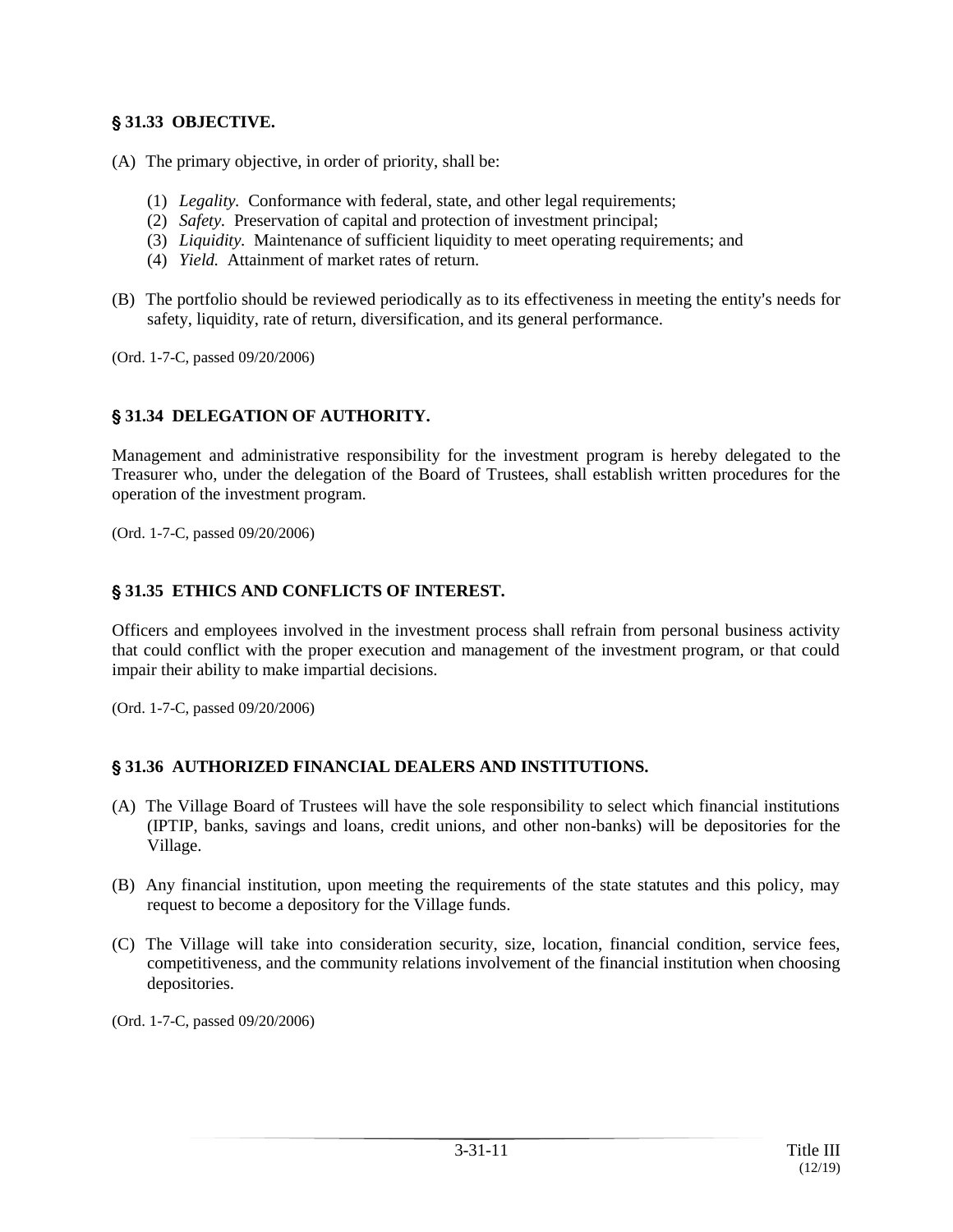#### ' **31.37 AUTHORIZED AND SUITABLE INVESTMENTS.**

- (A) Investments may be made in any type of security allowed for in state statutes regarding the investment of public funds.
- (B) Investments shall be made that reflect the cash flow needs of the fund type being invested.

(Ord. 1-7-C, passed 09/20/2006)

## ' **31.38 COLLATERALIZATION.**

- (A) At all times in order to meet the objective of safety of capital, the Treasurer will require deposits in excess of the federally insured amount to be collateralized to the extent of 110% and evidenced by an approved written agreement.
- (B) Maturity of acceptable collateral shall not exceed 120 months.
- (C) The ratio of fair market value of collateral to the amount of funds secured shall be reviewed weekly and additional collateral will be requested when the ratio declines below the required level.

(Ord. 1-7-C, passed 09/20/2006)

#### ' **31.39 SAFEKEEPING AND CUSTODY.**

- (A) All security transactions, including collateral for repurchase agreements, entered into by the Village shall be conducted on a delivery-versus-payment (DVP) basis.
- (B) Securities will be held by an independent third-party custodian designated by the Treasurer and evidenced by safekeeping receipts and a written custodial agreement.

(Ord. 1-7-C, passed 09/20/2006)

#### ' **31.40 DIVERSIFICATION.**

- (A) The Village shall diversify its investments to the best of its ability based on the type of funds invested and the cash flow needs of those funds.
- (B) Diversification can be by type of investment, number of institutions invested in, and length of maturity.

(Ord. 1-7-C, passed 09/20/2006)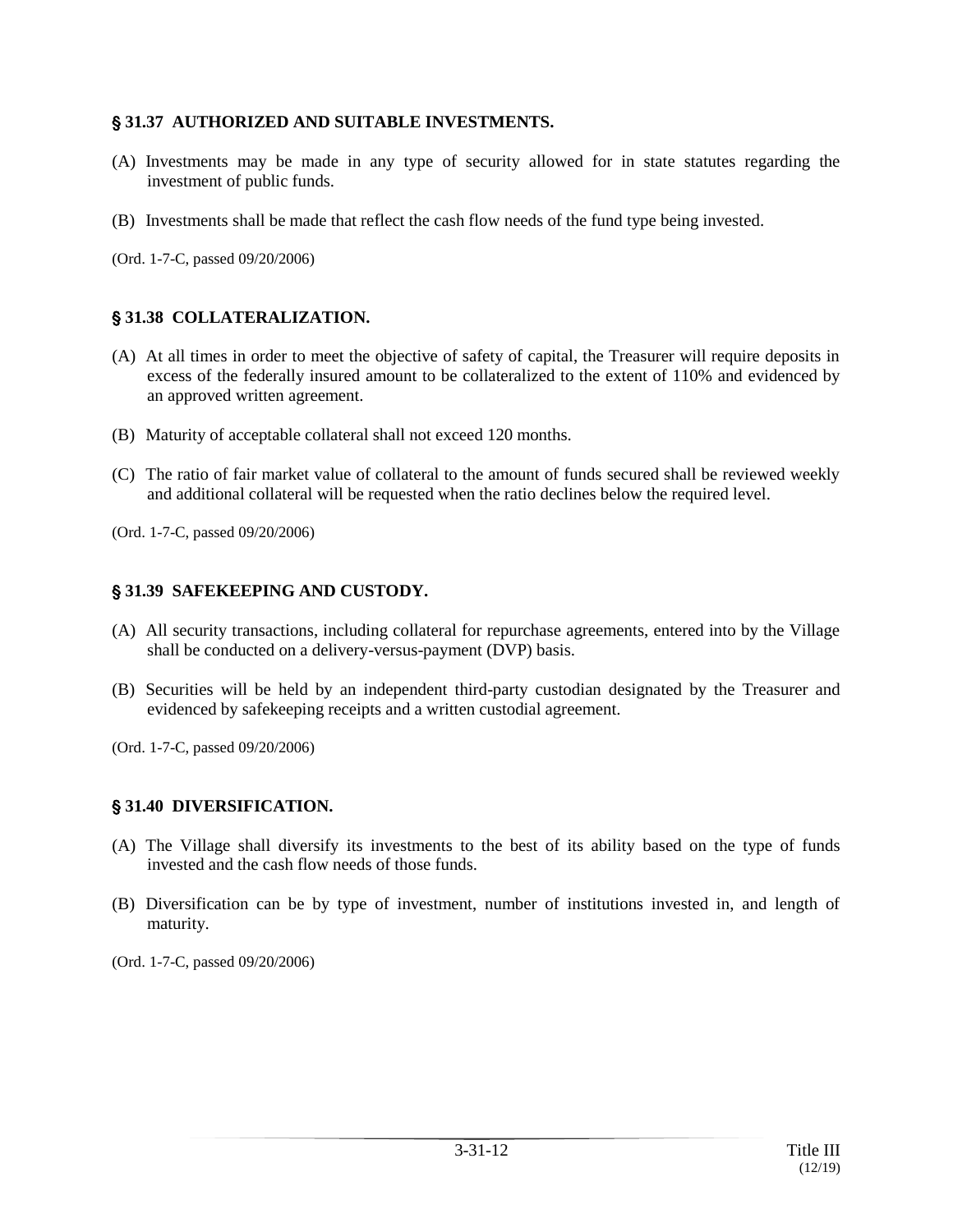## ' **31.41 MAXIMUM MATURITIES.**

- (A) To the extent possible, the Village shall attempt to match its investments with anticipated cash flow requirements.
- (B) Unless matched to a specific cash flow, the Village will not directly invest in securities maturing more than ten years from the date of purchase.
- (C) Reserve funds may be invested in securities exceeding ten years if the maturity of the investments are made to coincide as nearly as practicable with the expected use of the funds.
- (Ord. 1-7-C, passed 09/20/2006)

# ' **31.42 INTERNAL CONTROL.**

- (A) The Treasurer is responsible for establishing and maintaining an internal control structure designed to ensure that the assets of the entity are protected from loss, theft, or misuse. The internal control structure shall be designed to provide reasonable assurance that these objectives are met.
- (B) The internal controls shall address the following points:
	- (1) Control of collusion;
	- (2) Separation of transaction authority from accounting;
	- (3) Custodial safekeeping; and
	- (4) Written confirmation of telephone transactions for investments and wire transfers.
- (Ord. 1-7-C, passed 09/20/2006)

## ' **31.43 PERFORMANCE STANDARDS.**

- (A) The investment portfolio will be managed in accordance with the parameters specified within this policy.
- (B) The portfolio should obtain a comparable rate of return during a market/economic environment of stable interest rates.
- (C) Portfolio performance should be compared to benchmarks with similar maturity, liquidity, and credit quality as the portfolio (i.e., 90-day T-bill, Illinois Funds, and the like).

(Ord. 1-7-C, passed 09/20/2006)

## ' **31.44 REPORTING.**

- (A) The Treasurer shall prepare an investment report at least monthly.
- (B) The report should be provided to the Board of Trustees and available on request.
- (C) The report should be in a format suitable for review by the general public.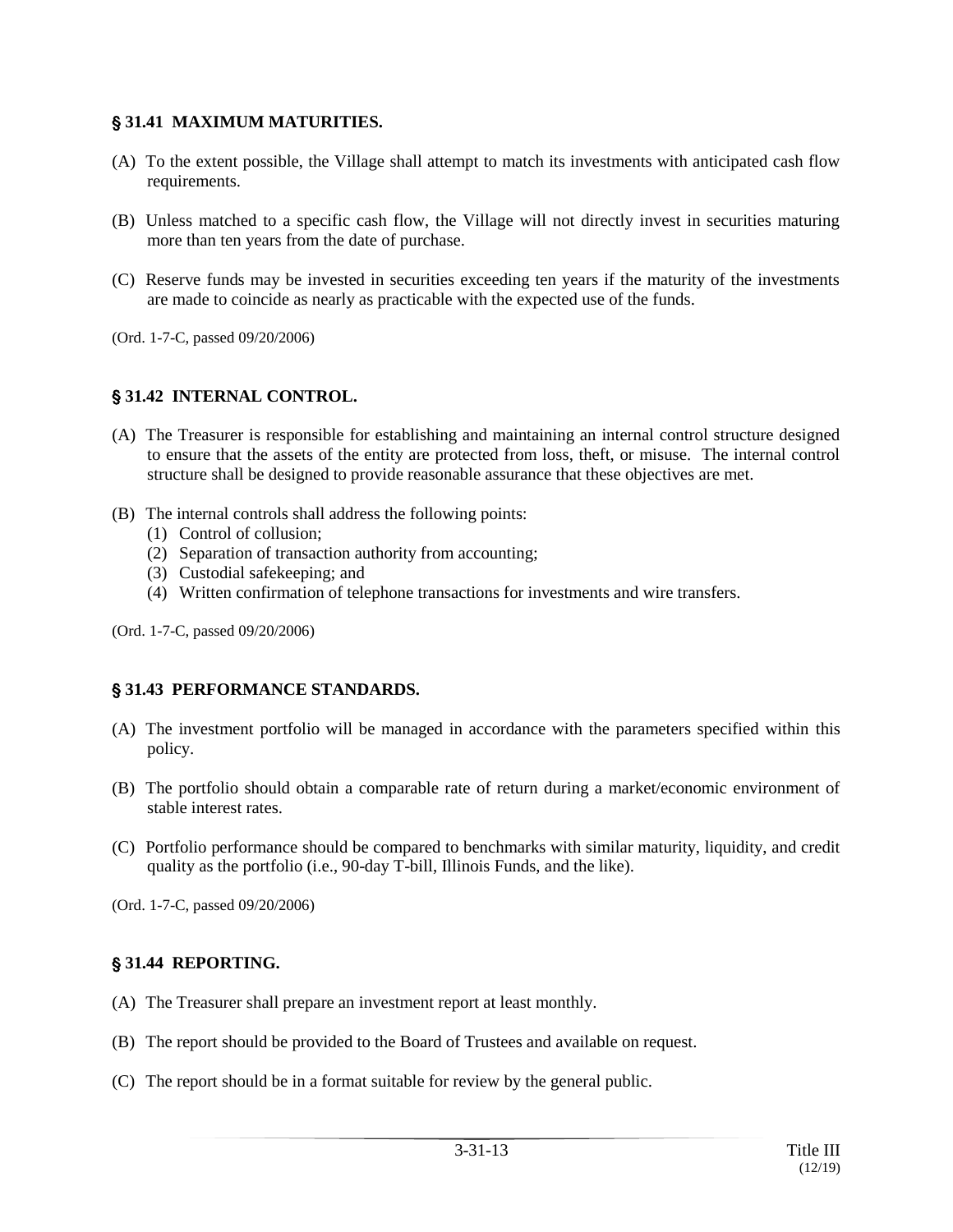- (D) An annual report should also be provided to the Board.
- (Ord. 1-7-C, passed 09/20/2006)

## ' **31.45 MARKET VALUE STATEMENT.**

A statement of the market value of the portfolio shall be issued to the Board of Trustees quarterly.

(Ord. 1-7-C, passed 09/20/2006)

#### ' **31.46 POLICY ANNUAL REVIEW.**

- (A) The investment policy shall be adopted by the Board of Trustees.
- (B) The policy shall be reviewed on an annual basis by the Treasurer and any modifications made thereto must be approved by the Board of Trustees.

(Ord. 1-7-C, passed 09/20/2006)

#### *MUNICIPAL TELECOMMUNICATIONS TAX*

#### ' **31.60 FINDINGS.**

- (A) The Village has the authority to adopt ordinances and to promulgate rules and regulations that pertain to its government and affairs and that protect the public health, safety, and welfare of its citizens.
- (B) The Village imposes certain taxes and fees related to telecommunications services.
- (C) The Village has enacted a Telecommunications Tax Ordinance, which imposes a telecommunications tax.
- (D) Pursuant to ILCS Ch. 35, Act 635,  $\S$  1 *et seq.*, the Village has enacted the Telecommunications Infrastructure Maintenance Fee Ordinance, which imposes a telecommunications infrastructure fee.
- (E) On 2-8-2002, the State Governor signed into law Pub. L. No. 92-0526, entitled the Simplified Municipal Telecommunications Tax Act, being ILCS Ch. 35, Act 636, providing that, effective 1-1-2004, the municipal telecommunications tax and municipal telecommunications infrastructure maintenance fee will be replaced with a simplified municipal telecommunications tax at a rate of up to 6% of gross charges in municipalities.
- (F) This subchapter is intended to implement the provisions of Pub. L. No. 92-0526, including the imposition of the simplified telecommunications tax in lieu of the existing telecommunications tax and telecommunications infrastructure maintenance fee.
- (G) The simplified telecommunications tax will have the benefit of easing burdens on businesses by reducing the number of filings and payments required each year.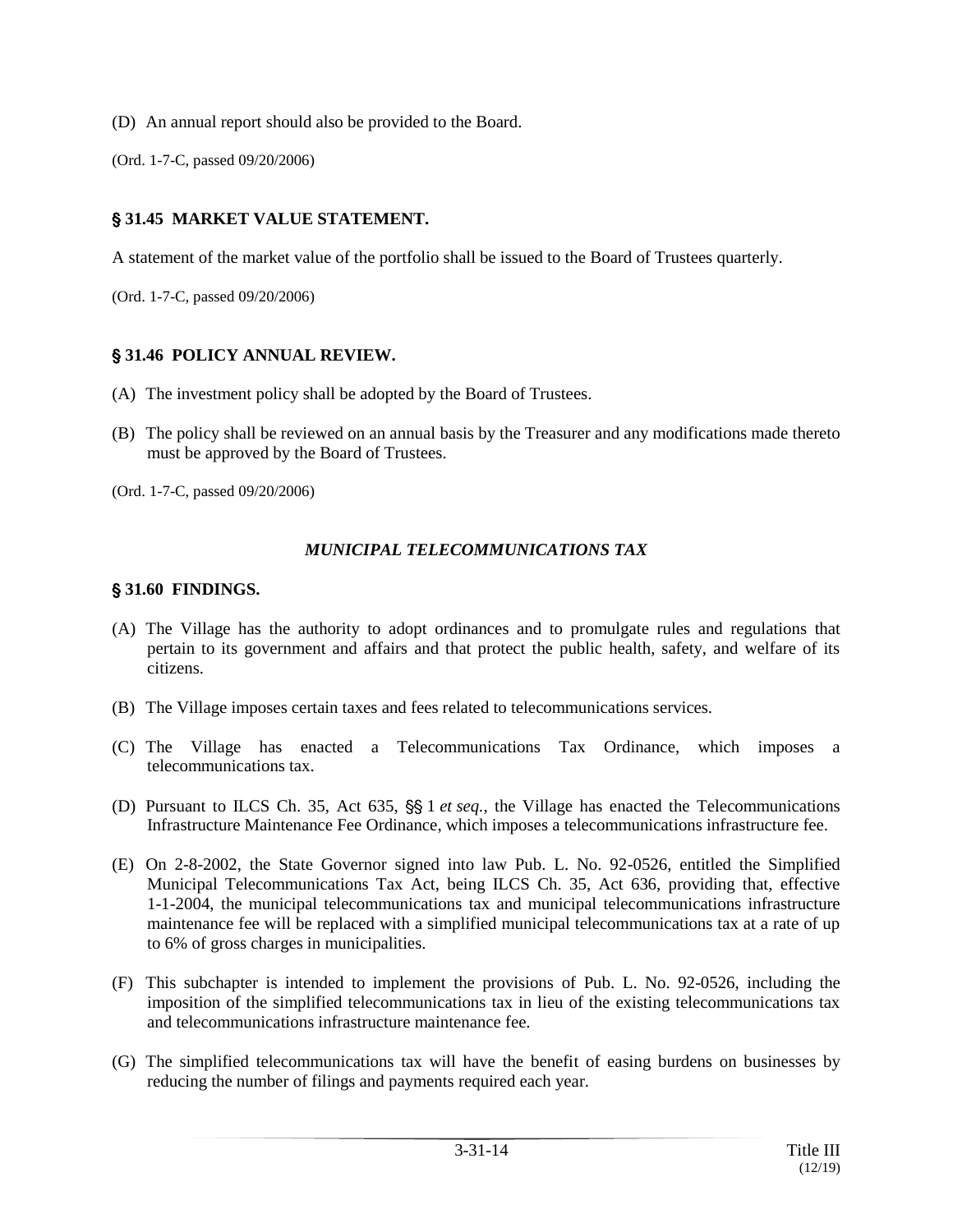- (H) This subchapter is intended to impose the tax authorized by the Act providing for a single municipal imposed telecommunications tax which will be collected by the State Department of Revenue.
- (Ord. 3-2-B, passed 9/17/2003)

## ' **31.61 DEFINITIONS.**

For the purpose of this subchapter, the following definitions shall apply unless the context clearly indicates or requires a different meaning.

*AMOUNT PAID.* The amount charged to the taxpayer's service address in this municipality regardless of where the amount is billed or paid.

*DEPARTMENT.* The State Department of Revenue.

*GROSS CHARGE.* The amount paid for the act or privilege of originating or receiving telecommunications in this municipality and for all services and equipment provided in connection therewith by a retailer, valued in money whether paid in money or otherwise, including cash, credits, services, and property of every kind or nature, and shall be determined without any deduction on account of the cost of the telecommunications, the cost of the materials used, labor or service costs, or any other expense whatsoever. In case credit is extended, the amount thereof shall be included only as and when paid. *GROSS CHARGES* for private line service shall include charges imposed at each channel point within this municipality, and charges for that portion of the interstate inter-office channel provided within this state. However, *GROSS CHARGE* shall not include:

- $(1)$  Any amounts added to a purchaser's bill because of a charge made pursuant to the tax imposed by this subchapter; the tax imposed by the Telecommunications Excise Tax Act; the tax imposed by  $\S$  4251 of the Internal Revenue Code, being 26 U.S.C.  $\S$  4251; 911 surcharges; or charges added to customer's bills pursuant to the provisions of §§ 9-221 or 9-222 of the Public Utilities Act, being ILCS Ch. 220, Act 5,  $\S$ § 9-221 or 9-222, as amended, or similar charges added to customer's bills by retailers who are not subject to rate regulation by the State Commerce Commission for the purpose of recovering any of the tax liabilities or other amounts specified in those provisions of the Public Utilities Act;
- (2) Charges for a sent collect telecommunication received outside of the municipality;
- (3) Charges for leased time on equipment or charges for the storage of data or information for subsequent retrieval or the processing of data or information intended to change its form or content. The equipment includes, but is not limited to, the use of calculators, computers, data processing equipment, tabulating equipment, or accounting equipment and also includes the usage of computers under a time-sharing agreement;
- (4) Charges for customer equipment, including any equipment that is leased or rented by the customer from any source, wherein the charges are disaggregated and separately identified from other charges;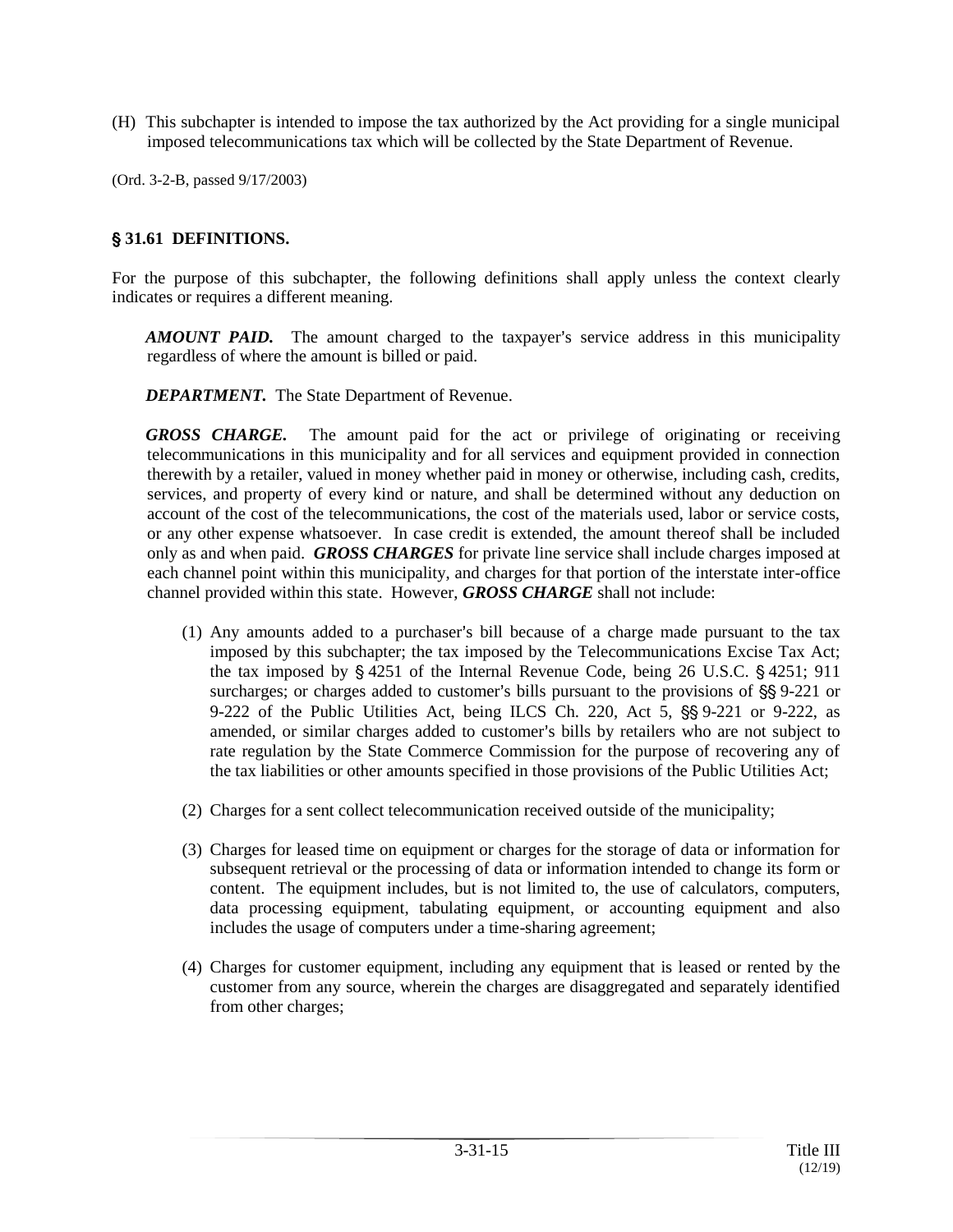- (5) Charges to business enterprises certified as exempt under  $\S$  9-222.1 of the Public Utilities Act, to the extent of the exemption and during the period of time specified by the Department of Commerce and Community Affairs;
- (6) Charges for telecommunications and all services and equipment provided in connection therewith between a parent corporation and its wholly owned subsidiaries or between wholly owned subsidiaries when the tax imposed under this subchapter has already been paid to a retailer and only to the extent that the charges between the parent corporation and wholly owned subsidiaries or between wholly owned subsidiaries represent expense allocation between the corporations and not the generation of profit for the corporation rendering the service;
- (7) Bad debts (*BAD DEBT* means any portion of a debt that is related to a sale at retail for which *GROSS CHARGES* are not otherwise deductible or excludable that has become worthless or uncollectible, as determined under applicable federal income tax standards; if the portion of the debt deemed to be bad is subsequently paid, the retailer shall report and pay the tax on that portion during the reporting period in which the payment is made);
- (8) Charges paid by inserting coins in coin-operated telecommunication devices; or
- (9) Amounts paid by telecommunications retailers under the Telecommunications Infrastructure Maintenance Fee Act.

*INTERSTATE TELECOMMUNICATIONS.* All telecommunications that either originate or terminate outside this state.

*INTRASTATE TELECOMMUNICATIONS.* All telecommunications that originate or terminate within this state.

*PERSON.* Any natural individual, firm, trust, estate, partnership, association, joint stock company, joint venture, corporation, limited liability company, or a receiver, trustee, guardian, or other representative appointed by order of any court, the federal and state governments, including state universities created by statute, or any city, town, county, or other political subdivision of the state.

*PURCHASE AT RETAIL.* The acquisition, consumption, or use of telecommunications through a sale at retail.

# *RETAILER.*

- (1) Every person engaged in the business of making sales at retail, as defined in this section.
- (2) The Department may, in its discretion, upon application, authorize the collection of the tax hereby imposed by any retailer not maintaining a place of business within this state, who, to the satisfaction of the Department, furnishes adequate security to ensure collection and payment of the tax.
- (3) The retailer shall be issued, without charge, a permit to collect the tax.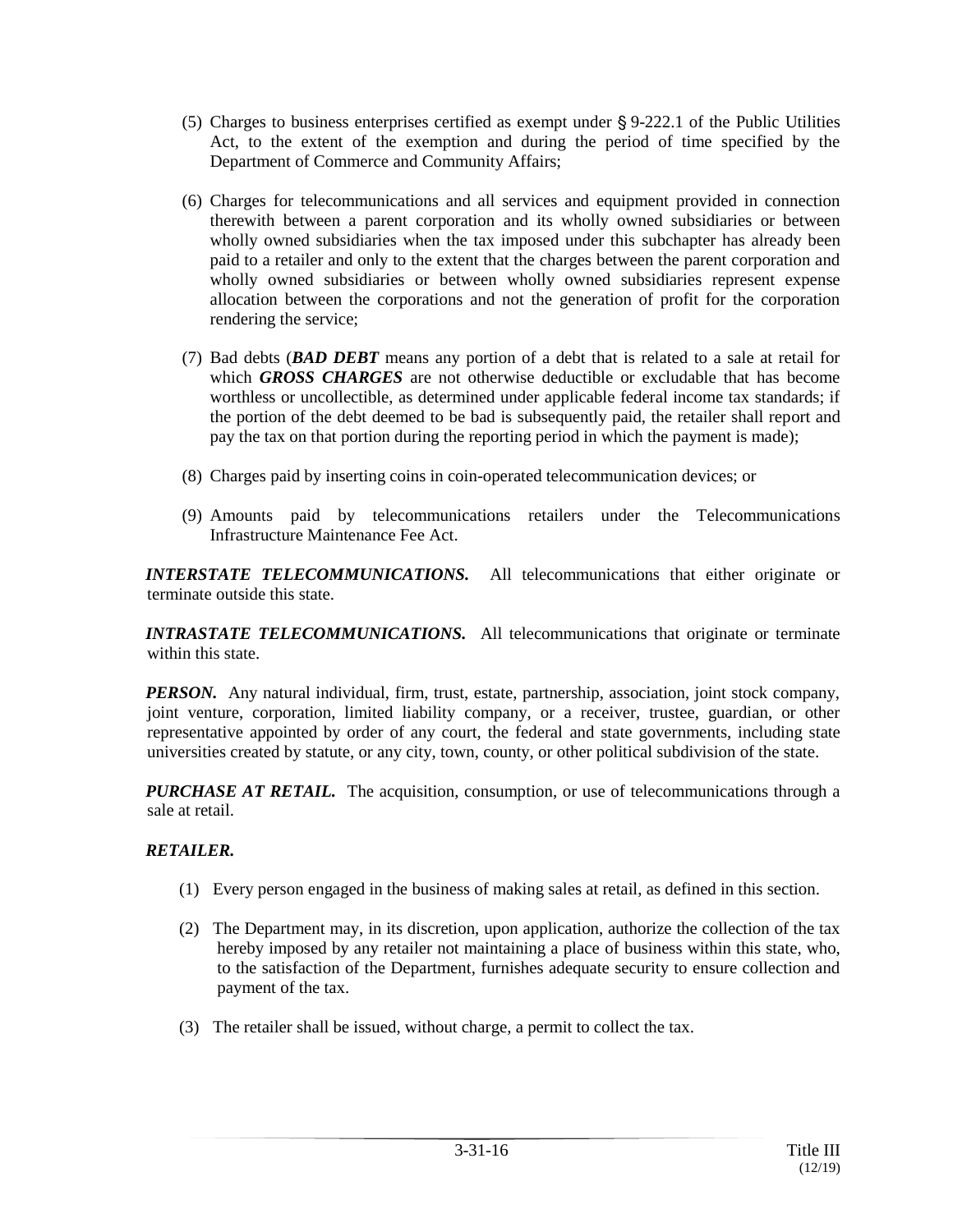- (4) When so authorized, it shall be the duty of the retailer to collect the tax upon all of the gross charges for telecommunications in this state in the same manner and subject to the same requirements as a retailer maintaining a place of business within this state.
- (5) The permit may be revoked by the Department, at its discretion.

*RETAILER MAINTAINING A PLACE OF BUSINESS IN THIS STATE.* Or any like term, means and includes any retailer having or maintaining within this state, directly or by a subsidiary, an office, distribution facilities, transmission facilities, sales office, warehouse, or other place of business, or any agent or other representative operating within this state under the authority of the retailer or its subsidiary, irrespective of whether the place of business or agent or other representative is located here permanently or temporarily, or whether the retailer or subsidiary is licensed to do business in this state.

**SALE AT RETAIL.** The transmitting, supplying, or furnishing of telecommunications and all services and equipment provided in connection therewith for a consideration, to persons other than the federal and state governments, and state universities created by statute and other than between a parent corporation and its wholly owned subsidiaries or between wholly owned subsidiaries for their use or consumption and not for resale.

*SERVICE ADDRESS.* The location of telecommunications equipment from which telecommunications services are originated or at which telecommunications services are received by a taxpayer. In the event this may not be a defined location, as in the case of mobile phones, paging systems, and maritime systems, *SERVICE ADDRESS* means the customer's place of primary use, as defined in the Mobile Telecommunications Sourcing Conformity Act, being ILCS Ch. 35, Act 638. For air-to-ground systems and the like, *SERVICE ADDRESS* shall mean the location of the taxpayer's primary use of the telecommunications equipment as defined by telephone number, authorization code, or location in this state where bills are sent.

*TAXPAYER.* A person who individually or through his or her agents, employees, or permittees engages in the act or privilege of originating or receiving telecommunications in a municipality and who incurs tax liability as authorized by this subchapter.

*TELECOMMUNICATIONS.* In addition to the meaning ordinarily popularly ascribed to it, includes, without limitation, messages or information transmitted through use of local, toll, and wide area telephone service, private line services, channel services, telegraph services, teletypewriter, computer exchange services, cellular mobile telecommunications service, specialized mobile radio, stationary two-way radio, paging service, or any other form of mobiles and portable one-way or two-way communications, or any other transmission of messages or information by electronic or similar means, between or among points by wire, cable, fiber optics, laser, microwave, radio, satellite, or similar facilities. As used in this subchapter, *PRIVATE LINE* means a dedicated non-traffic sensitive service for a single customer, that entitles the customer to exclusive or priority use of a communications channel or group of channels, from one or more specified locations to one or more other specified locations. The definition of *TELECOMMUNICATIONS* shall not include value-added services in which computer processing applications are used to act on the form, content, code, and protocol of the information for purposes other than transmission. *TELECOMMUNICATIONS* shall not include purchases of telecommunications by a telecommunications service provider for use as a component part of the service provided by the provider to the ultimate retail consumer who originates or terminates the taxable end-to-end communications. Carrier access charges, right of access charges, charges for use of inter-company facilities, and all telecommunications resold in the subsequent provision of, used as a component of,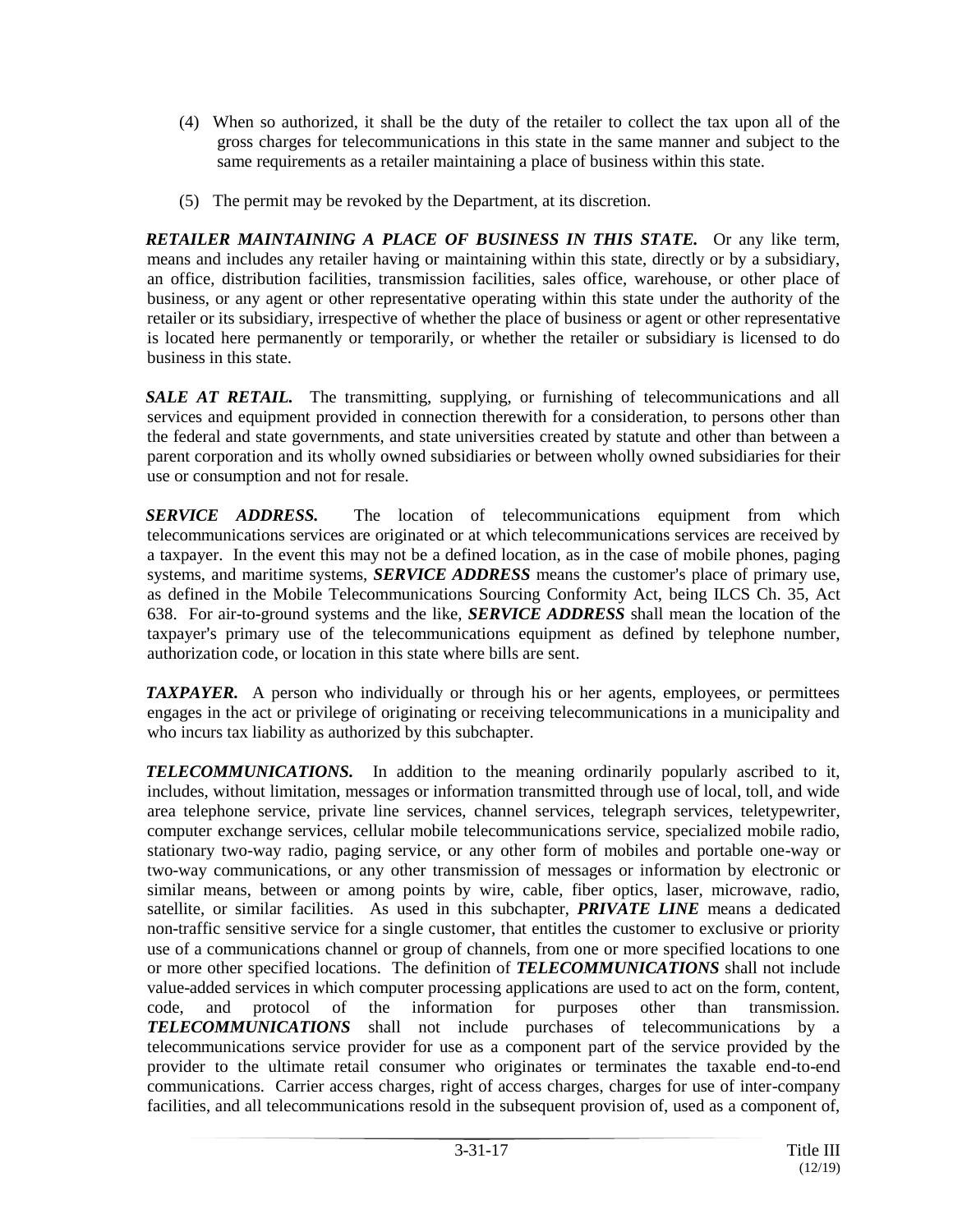or integrated into, end-to-end telecommunications service shall be non-taxable as sales for resale. Prepaid telephone calling arrangements shall not be considered *TELECOMMUNICATIONS* subject to the tax imposed under this subchapter. For the purposes of this definition, *PREPAID*  **TELEPHONE CALLING ARRANGEMENTS** means that term as defined in §2-27 of the Retailer's Occupations Tax Act, being ILCS Ch. 35, Act 120.

(Ord. 3-2-B, passed 9/17/2003)

# ' **31.62 SIMPLIFIED MUNICIPAL TELECOMMUNICATIONS TAX IMPOSED.**

- (A) Generally*.* A tax is hereby imposed upon any and all of the following acts or privileges.
- (B) Specifically*.*
	- (1) The act or privilege of originating in the municipality or receiving in the municipality intrastate telecommunications by a person at a rate of 4.5% of the gross charge for the telecommunications purchased at retail from a retailer;
	- (2) The act or privilege of originating in the municipality or receiving in the municipality interstate telecommunications by a person at a rate of 4.5% of the gross charge for the telecommunications purchased at retail from a retailer. To prevent actual multi-state taxation of the act or privilege that is subject to taxation under this division (B)(2), any taxpayer, upon proof that the taxpayer has paid a tax in another state on the event, shall be allowed a credit against any tax enacted pursuant to or authorized by this section to the extent of the amount of the tax properly due and paid in any other state which was not previously allowed as a credit against any other state or local tax in this state; and
	- (3) The tax imposed by this subchapter is not imposed on any act or privilege to the extent the act or privilege may not, under the Constitution and statutes of the United States, be made the subject of taxation by the municipality.

(Ord. 3-2-B, passed 9/17/2003)

# ' **31.63 COLLECTION OF TAX BY RETAILERS.**

- (A) (1) The tax authorized by this subchapter shall be collected from the taxpayer by a retailer maintaining a place of business in this state and shall be remitted by the retailer to the Department.
	- (2) Any tax required to be collected pursuant to or as authorized by this subchapter and any such tax collected by the retailer and required to be remitted to the Department shall constitute a debt owed by the retailer to the state.
	- (3) Retailers shall collect the tax from the taxpayer by adding the tax to the gross charge for the act or privilege of originating or receiving telecommunications when sold for use, in the manner prescribed by the Department.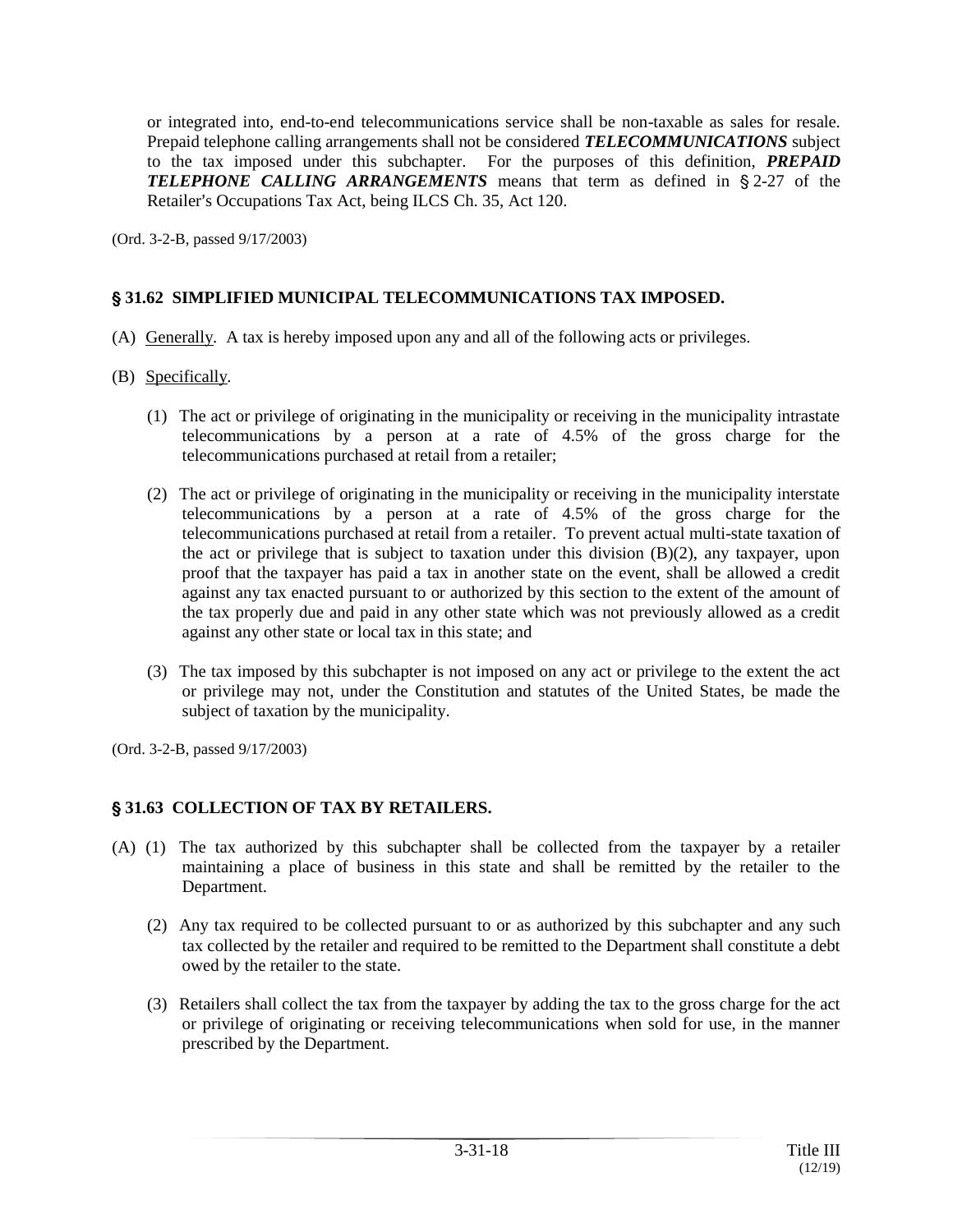- (4) The tax authorized by this subchapter shall constitute a debt of the taxpayer to the retailer until paid, and, if unpaid, is recoverable at law in the same manner as the original charge for the sale at retail.
- (5) If the retailer fails to collect the tax from the taxpayer, then the taxpayer shall be required to pay the tax directly to the Department in the manner provided by the Department.
- (B) Whenever possible, the tax authorized by this subchapter shall, when collected, be stated as a distinct item separate and apart from the gross charge for telecommunications.

(Ord. 3-2-B, passed 9/17/2003)

# ' **31.64 RETURNS TO DEPARTMENT.**

On or before the last day of February, 2004, and on or before the last day of every month thereafter, the tax imposed under this subchapter on telecommunication retailers shall be returned with appropriate forms and information as required by the Department pursuant to the State Simplified Municipal Telecommunications Tax Act (Pub. L. No. 92-526, being ILCS Ch. 35, Act 636,  $\S$  5-50) and any accompanying rules and regulations created by the Department to implement the Act.

(Ord. 3-2-B, passed 9/17/2003)

## ' **31.65 RESELLERS.**

- (A) (1) If a person who originates or receives telecommunications claims to be a reseller of the telecommunications, the person shall apply to the Department for a resale number.
	- (2) The applicant shall state any fact which will show the Department why the applicant is not liable for the tax authorized by this subchapter on any such purchases and shall furnish any additional information as the Department may reasonably require.
- (B) (1) Upon approval of the application, the Department shall assign a resale number to the applicant and shall certify the number to the applicant.
	- (2) The Department may cancel any number which is obtained through misrepresentation, or which is used to send or receive any telecommunication tax-free when the actions in fact are not for resale, or which no longer applies because of the person's having discontinued the making of resales.
- (C) Except as provided hereinabove in this section, the act or privilege of originating or receiving telecommunications in this state shall not be made tax-free on the ground of being a sale for resale unless the person has an active resale number from the Department and furnishes that number to the retailer in connection with certifying to the retailer that any sale to the person is nontaxable because of being a sale for resale.

(Ord. 3-2-B, passed 9/17/2003)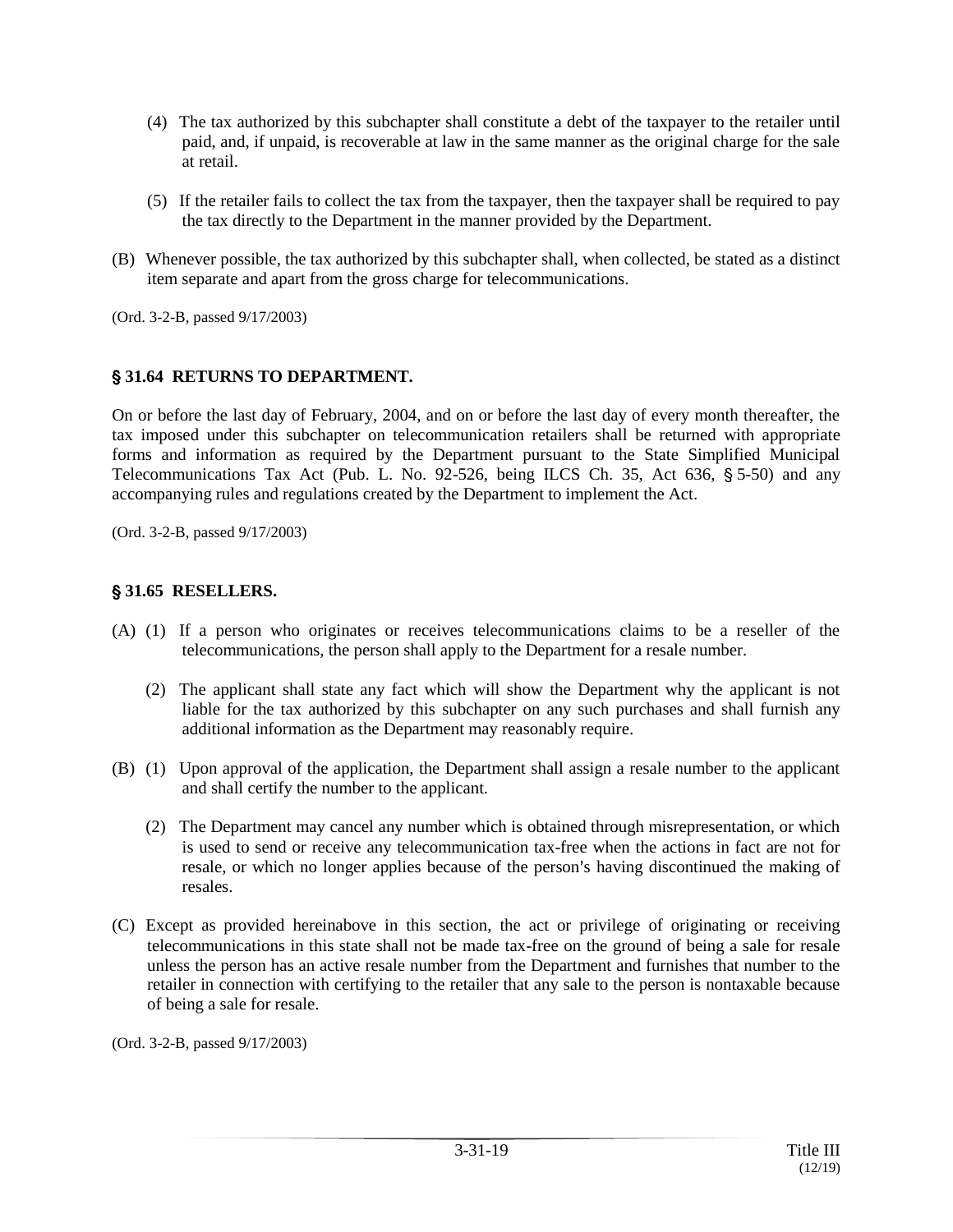# ' **31.66 EFFECTIVE DATE.**

- (A) This subchapter shall be in full force and effect from and after its passage and approval and publication as required by law, provided, however, that the tax provided for herein shall take effect for all bills issued on or after 1-1-2004 and any amounts due or payable to the municipality for any tax periods ending prior to the 1-1-2004 shall nevertheless remain payable as if this subchapter had not been adopted.
- (B) Copies of this subchapter shall be certified and sent to the State Department of Revenue prior to 10-1-2003.
- (Ord. 3-2-B, passed 9/17/2003)

# *MUNICIPAL RETAILERS*<sup>=</sup> *OCCUPATION TAX*

## ' **31.80 TAX IMPOSED.**

A tax is hereby imposed upon all persons engaged in the business of selling tangible personal property at retail in this Village at the rate of 1% of the gross receipts from the sales made in the course of the business while this subchapter is in effect, in accordance with the provisions of ILCS Ch. 65, Act 5.

(Ord. 3-1-C, passed 3/20/1974)

## ' **31.81 REPORT TO BE FILED.**

Every person engaged in any business in the Village shall file, on or before the last day of each calendar month, the report to the State Department of Revenue required by § 3 of "An Act in Relation to a Tax upon Persons Engaged in the Business of Selling Tangible Personal Property to Purchasers for Use or Consumption," approved 6-23-1933, as amended.

(Ord. 3-1-C, passed 3/20/1974)

# ' **31.82 TAX TO BE PAID.**

At the time the report is filed, there shall be paid to the State Department of Revenue the amount of tax hereby imposed on account of the receipts from sales of tangible personal property during the preceding month.

(Ord. 3-1-C, passed 3/20/1974)

# ' **31.83 EFFECTIVE DATE.**

(A) The Village Clerk is hereby directed to transmit to the State Department of Revenue a certified copy of this subchapter not later than five days after the effective date of this subchapter.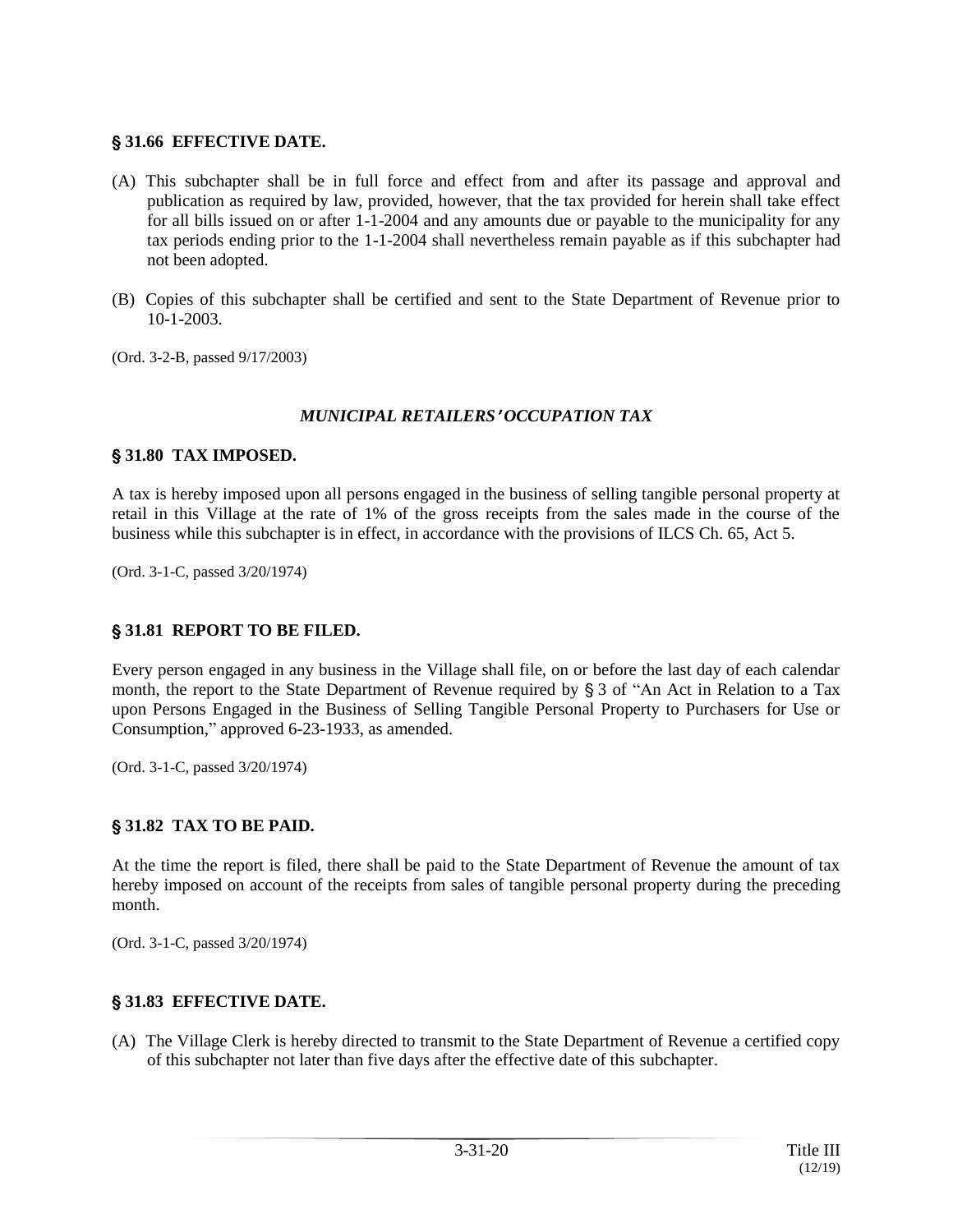- (B) This subchapter shall be published within ten days of its enactment as provided in ILCS Ch. 65, Act 5, and shall be effective from and after 4-1-1974.
- (Ord. 3-1-C, passed 3/20/1974)

#### *MUNICIPAL UTILITY TAX*

#### ' **31.95 UTILITY TAX FOR GAS AND ELECTRIC.**

- (A) Tax imposed; municipal utility tax for gas*.*
	- (1) Pursuant to ILCS Ch. 65, Act 8,  $\S 8$ -11-2 and any and all other applicable authority a tax shall be, and hereby is, imposed on all persons engaged in the following occupations or privileges: Persons engaged in the business of distributing, supplying, furnishing or selling gas for use or consumption within the corporate limits of the Village, and not for resale, at the rate of 5% of the gross receipts therefrom.
	- (2) This tax is in addition to all other taxes, fees and other revenue measures imposed by the Village, the state or any other political subdivisions of the state.
		- (a) Definitions*.* For the purpose of the tax imposed by this division (A), the following definitions shall apply unless the context clearly indicates or requires a different meaning.
			- 1. *GAS GROSS RECEIPTS.* The consideration received for distributing, supplying, furnishing or selling of gas for use or consumption and not for resale, as the case may be, and for all services rendered in connection therewith valued in money, whether received in money or otherwise, including cash, credit, services and property of every land and material and for all services reached therewith; and shall be determined without any deduction on account of the cost of the service, product or commodity supplied, the cost of materials used, labor or service cost, or any other expenses whatsoever. *GROSS RECEIPTS* shall not include any portion of the consideration where such consideration is exempt by statute and/or this Chapter.
			- 2. *PERSON.* Any natural, individual, firm, trust, estate, partnership, association, joint stock company, joint venture corporation, limited liability company, municipal corporation, entity, or political subdivision of this state, or a receiver, trustee, conservator or other representative appointed by order of any court.
			- 3. *PERSON MAINTAINING A PLACE OF BUSINESS IN THIS STATE.* Any person having or maintaining within this state, directly or by a subsidiary or other affiliate, an office, generation facility, distribution facility, transmission facility, sales office or other place of business, or any employee, agent, or other representative operating within this state under the authority of the person or its subsidiary or other affiliate, irrespective of whether such place of business or agent or other representative is located in this state permanently or temporarily or whether such person, subsidiary or other affiliate is licensed or qualified to do business in this state.
			- 4. *VILLAGE.* The Village of Port Barrington, an Illinois municipal corporation.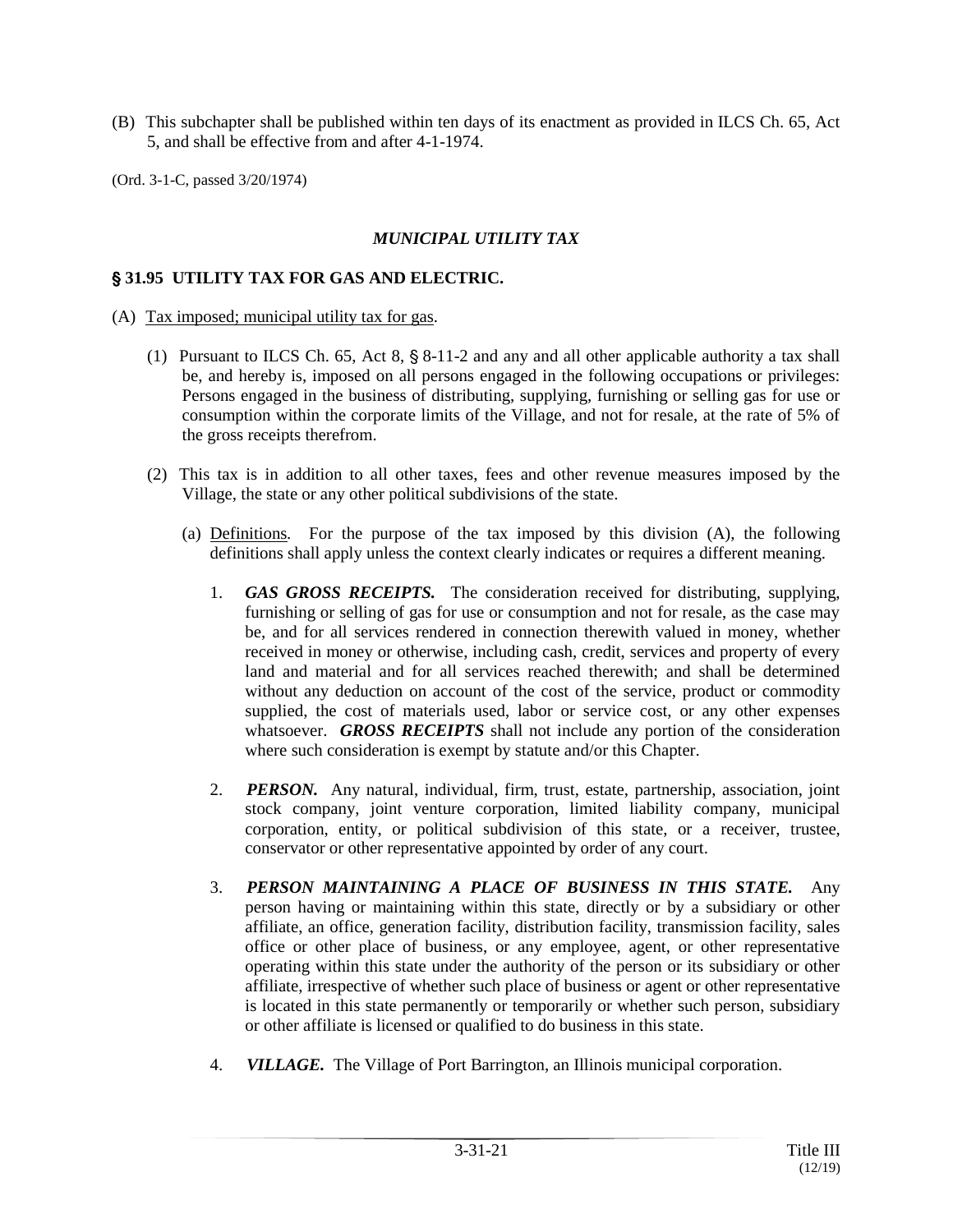# (b) Exceptions*.*

- 1. Notwithstanding any other provision herein, the tax imposed by herein by this division (A) shall not be imposed if and to the extent that imposition or collection of the tax would violate the Constitution or Statutes of the United States or the Constitution or Statutes of the State of Illinois.
- 2. Any school district or unit of local government lying in whole or in part within the Village shall be exempted from the tax imposed in this division (A).
- (c) Collection of taxes*.* The collection and reporting of this tax will be as set forth in division  $(C)(3)$  below.
- (d) Books and records*.* Every person collecting and/or paying the tax imposed by this Chapter shall keep accurate books and records of its business or activity, including contemporaneous books and records denoting the transactions that gave rise, or may have given rise, to any tax liability under this Chapter. The books and records shall be subject to and available for inspection at all times during business hours of the day.
- (e) Credits and refunds*.*
	- 1. If it shall appear that an amount of tax has been paid which was not due under the provisions of this Chapter, whether as the result of a mistake of fact or an error of law, then such an amount shall be credited against any tax due, or to become due, under this Chapter from the person who made the erroneous payment.
	- 2. Notwithstanding any other provision of this Chapter, in order to permit sound fiscal planning and budgeting by the Village, no person shall be entitled to a refund of, or credit for, a tax imposed under this Chapter unless the person files a claim for refund or credit within one year after the date on which the tax was paid or remitted.
- (B) Tax imposed; municipal utility tax for electric*.*
	- (1) Definitions*.* For the purpose of the tax imposed by this division (B), the following definitions shall apply unless the context clearly indicates or requires a different meaning.
		- (a) *PERSON.* Any natural, individual, firm, trust, estate, partnership, association, joint stock company, joint venture, corporation, limited liability company, municipal corporation, the state or any of its political subdivisions, any state university created by statute, or a receiver, trustee, conservator or other representative appointed by order of any court.
		- (b) *PERSON MAINTAINING A PLACE OF BUSINESS IN THIS STATE.* Any person having or maintaining within this state, directly or by a subsidiary or other affiliate, an office, generation facility, distribution facility, transmission facility, sales office or other place of business, or any employee, agent, or other representative operating within this state under the authority of the person or its subsidiary or other affiliate, irrespective of whether such place of business or agent or other representative is located in this state permanently or temporarily or whether such person, subsidiary or other affiliate is licensed or qualified to do business in this state.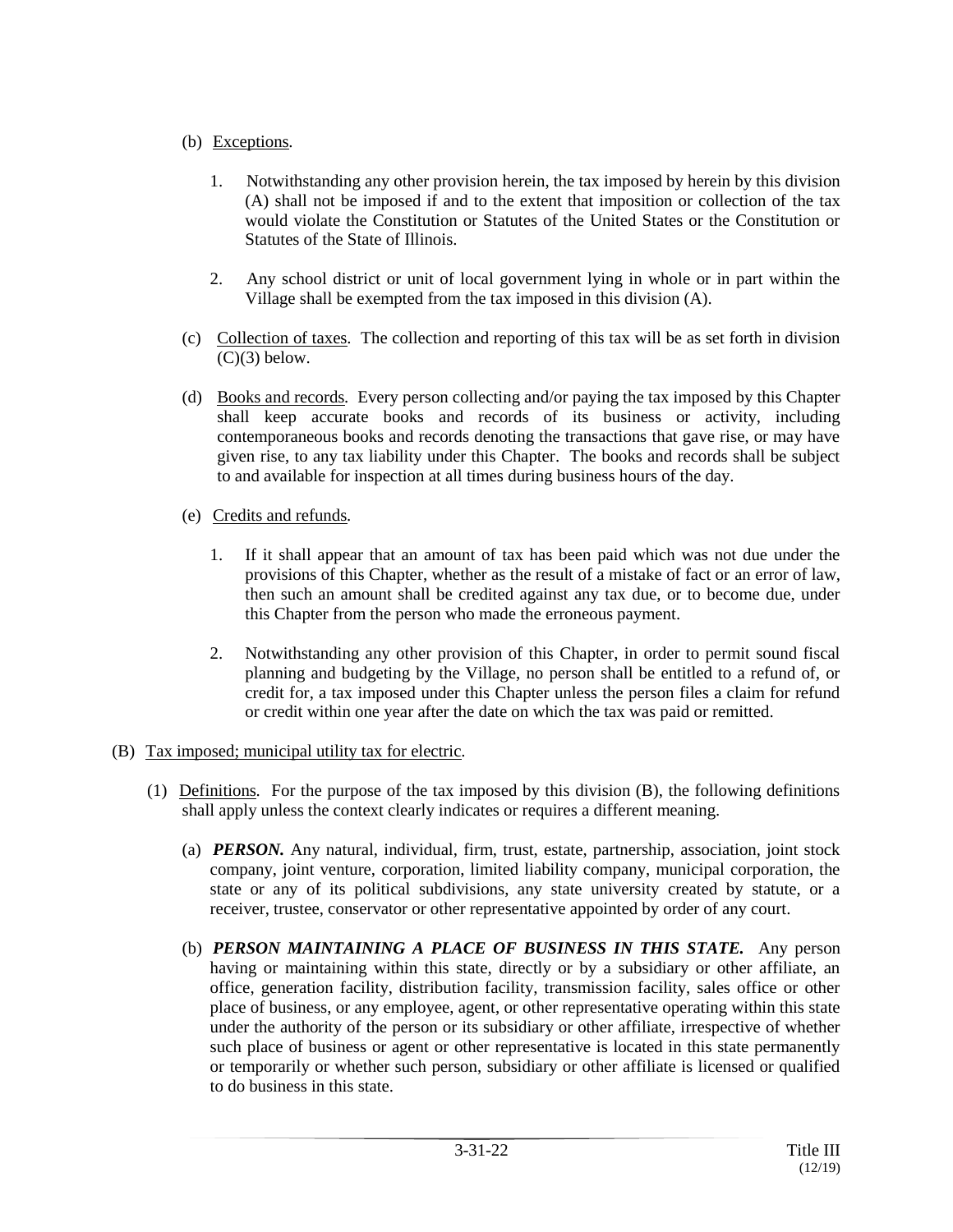- (c) *PURCHASE AT RETAIL.* Any acquisition of electricity by a purchaser for purposes of use or consumption, and not for resale, but shall not include the use of electricity by a public utility, as defined in ILCS Ch. 65, Act. 5,  $\S$  8-11-2, directly in the generation, production, transmission, delivery or sale of electricity.
- (d) *PURCHASER.* Any person who uses or consumes, within the corporate limits of the Village, electricity acquired in a purchase at retail.
- (e) *TAX COLLECTOR.* The person delivering electricity to the purchaser.
- (f) *VILLAGE.* The Village of Port Barrington, an Illinois municipal corporation.

#### (2) Tax Imposed*.*

- (a) Effective 9-1-2007, pursuant to ILCS Ch. 65, Act 5,  $\S 8$ -11-2 and any and all other applicable authority, a tax is imposed upon the privilege of using or consuming electricity acquired in a purchase at retail and used or consumed within the corporate limits of the Village at the following rates, calculated on a monthly basis for each purchaser:
	- 1. For the first 2,000 kilowatt-hours used or consumed in a month; 0.610 cents per kilowatt-hour;
	- 2. For the next 48,000 kilowatt-hours used or consumed in a month; 0.400 cents per kilowatt-hour;
	- 3. For the next 50,000 kilowatt-hours used or consumed in a month; 0.360 cents per kilowatt-hour;
	- 4. For the next 400,000 kilowatt-hours used or consumed in a month; 0.350 cents per kilowatt-hour;
	- 5. For the next 500,000 kilowatt-hours used or consumed in a month; 0.340 cents per kilowatt-hour;
	- 6. For the next 2,000,000 kilowatt-hours used or consumed in a month; 0.320 cents per kilowatt-hour;
	- 7. For the next 2,000,000 kilowatt-hours used or consumed in a month; 0.315 cents per kilowatt-hour;
	- 8. For the next 5,000,000 kilowatt-hours used or consumed in a month; 0.310 cents per kilowatt-hour;
	- 9. For the next 10,000,000 kilowatt-hours used or consumed in a month; 0.305 cents per kilowatt-hour;
	- 10. For all electricity consumed in excess of 20,000,000 kilowatt-hours in a month; 0.300 cents per kilowatt-hour.
- (b) This tax is in addition to all taxes, fees and other revenue measures imposed by the Village, the State of Illinois or any other political subdivision of the state.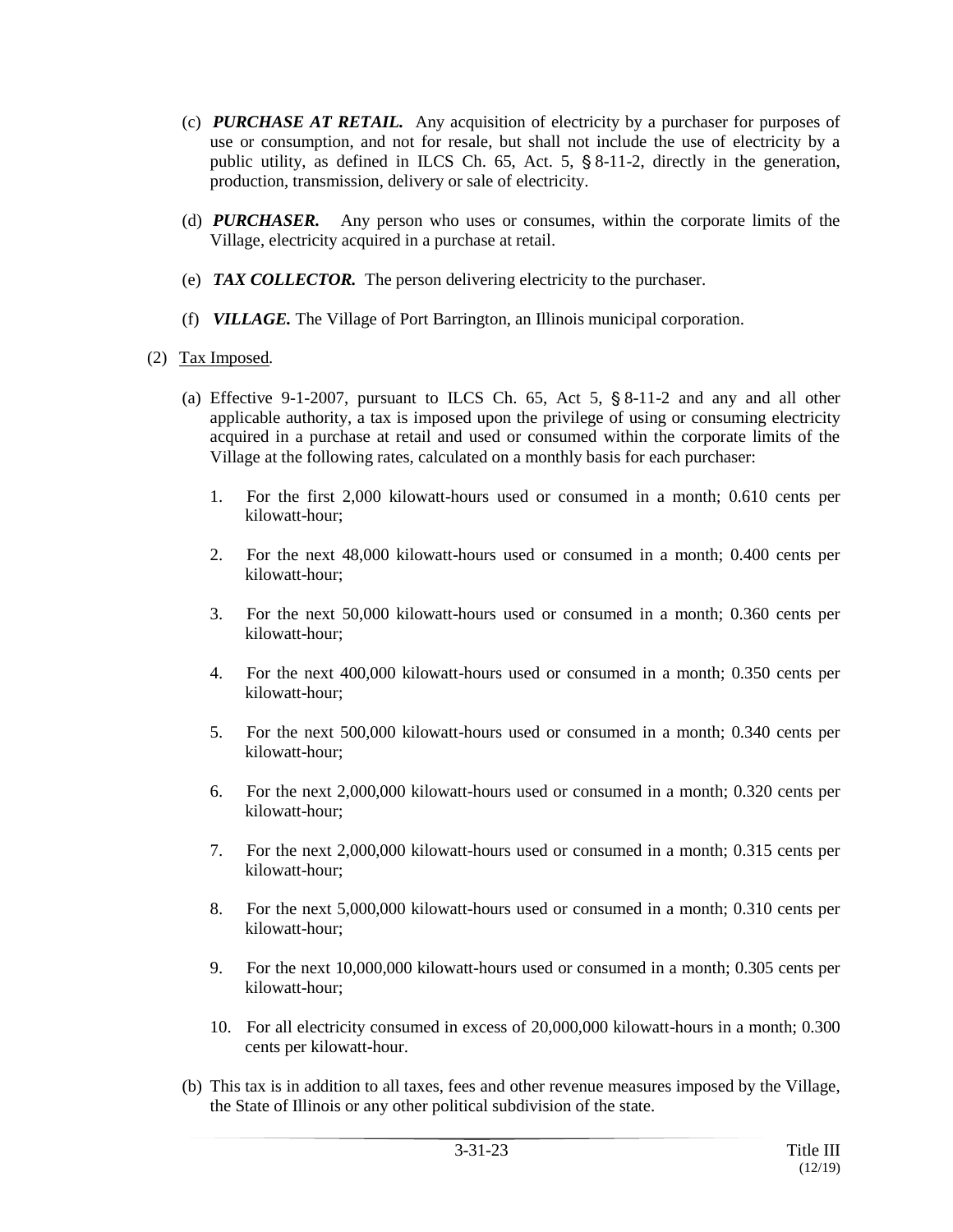# (3) Exceptions*.*

- (a) Notwithstanding any other provision of this section, the tax shall not be imposed if and to the extent that imposition or collection of the tax would violate the Constitution or Statutes of the United States or the Constitution or Statutes of the State of Illinois.
- (b) Any school district or unit of local government lying in whole or in part within the Village shall be exempted from the tax imposed in this division (B).
- (4) Collection of Taxes*.*
	- (a) Subject to the provision of division (B)(6) below regarding the delivery of electricity to resellers, the tax imposed under this section shall be collected from purchasers by the person maintaining a place of business in this state who delivers electricity to such purchasers. This tax shall constitute a debt of the purchaser to the person who delivers the electricity to the purchaser and is recoverable at the same time and in the same manner as the original charge for delivering the electricity.
	- (b) Any tax required to be collected by this section, and any tax in fact collected, shall constitute a debt owed to the Village by the person delivering the electricity, provided, that the person delivering electricity shall be allowed credit for such tax related to deliveries of electricity the charges for which are written off as uncollectible, and provided further, that if such charges are thereafter collected, the delivering supplier shall be obligated to remit such tax.
	- (c) Persons delivering electricity shall collect the tax from the purchaser by adding such tax to the gross charge for delivering the electricity. Persons delivering electricity shall also be authorized to add to such gross charge an amount equal to 3% of the tax they collected to reimburse them for their expenses incurred in keeping records, billing customers, preparing for filing returns, remitting the tax and supplying data to the Village upon request. For purposes of this section, any partial payment of a billed amount not specifically identified by the purchaser shall be deemed to be for the delivery of electricity.

## (5) Tax remittance and return*.*

- (a) Every tax collector shall on a monthly basis file a return in a form prescribed by the Village. The return and accompanying remittance shall be due on or before the last day of the month following the month during which the tax is collected.
- (b) If the person delivering electricity fails to collect the tax from the purchaser, then the purchaser shall file a return in a form prescribed by the Village and pay the tax directly to the Village on or before the last day of the month following the month during which the electricity is used or consumed.
- (6) Resales*.*
	- (a) Electricity that is delivered to a person in this Village shall be considered to be for use and consumption by that person unless the person receiving the electricity has an active resale number issued by the Village and furnishes that number to the person who delivers the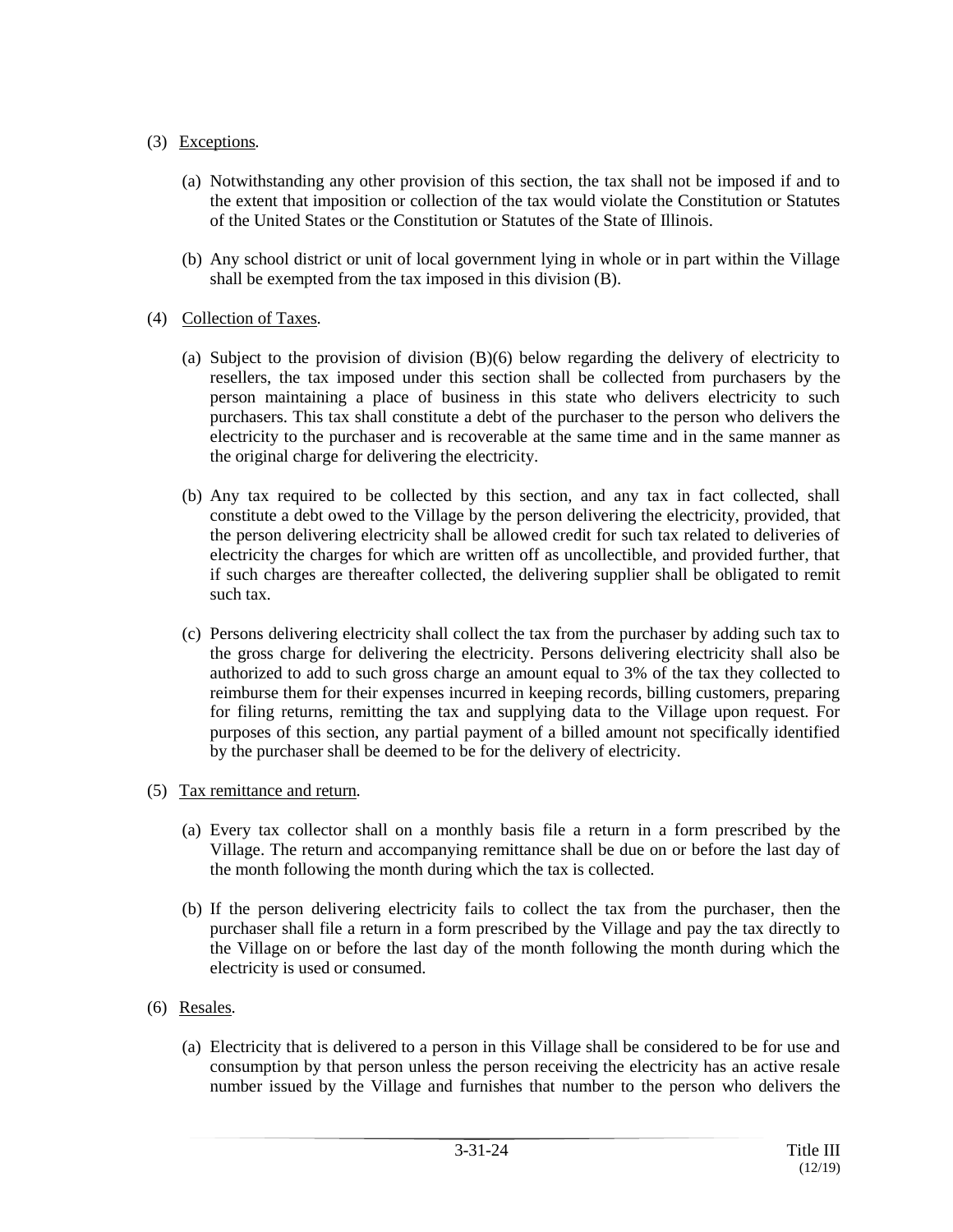electricity, and certifies to that person that the sale is either entirely or partially nontaxable as a sale for resale.

- (b) If a person who receives electricity in the Village claims to be an authorized reseller of electricity, that person shall apply to the Village for a resale number. The applicant shall state facts showing why it is not liable for the tax imposed by this section on any purchases of electricity and shall furnish such additional information as the Village may reasonably require.
- (c) Upon approval of the application, the Village shall assign a resale number to the applicant and shall certify the number to the applicant.
- (d) The Village may cancel the resale number of any person if the person fails to pay any tax payable under this section for electricity used or consumed by the person, or if the number:
	- 1. Was obtained through misrepresentation; or
	- 2. Is no longer necessary because the person has discontinued making resale.
- (e) If a reseller has acquired electricity partly for use or consumption and partly for resale, the reseller shall pay the tax imposed by this section directly to the Village pursuant to division (B)(5) above on the amount of electricity that the reseller uses or consumes, and shall collect the tax pursuant to division (B)(4) above and remit the tax pursuant to division (B)(5) above on the amount of electricity delivered by the reseller to a purchaser.
- (f) Any person who delivers electricity to a reseller having an active resale number and complying with all other conditions of this section shall be excused from collecting and remitting the tax on a portion of the electricity delivered to the reseller, provided that the person reports to the Village the total amount of electricity delivered to the reseller, and such other information that the Village may reasonably require.
- (7) Books and Records*.* Every tax collector, and every taxpayer required to pay the tax imposed by this section shall keep accurate books and records of its business or activity, including contemporaneous books and records denoting the transactions that gave rise, or may have given rise, to any tax liability under this section. The books and records shall be subject to and available for inspection at all times during business hours of the day.
- (8) Credits and Refunds*.* Notwithstanding any other provision of this section, in order to permit sound fiscal planning and budgeting by the Village, no person shall be entitled to a refund of, or credit for, a tax imposed under this section unless the person files a claim for refund or credit within one year after the date on which the tax was paid or remitted.
- (C) Application to both the gas and the electric utility taxes*.*
	- (1) Exclusions; interstate commerce*.* These taxes shall not include transactions of interstate commerce as contemplated by the Commerce Clause of the United States Constitution.
	- (2) Taxes are additional*.* These taxes shall be in additional to any compensation paid to the Village for use of streets, alleys or other public places for the installation and/or maintenance of poles, wires, pipes or other equipment used in the operation of taxpayers' business.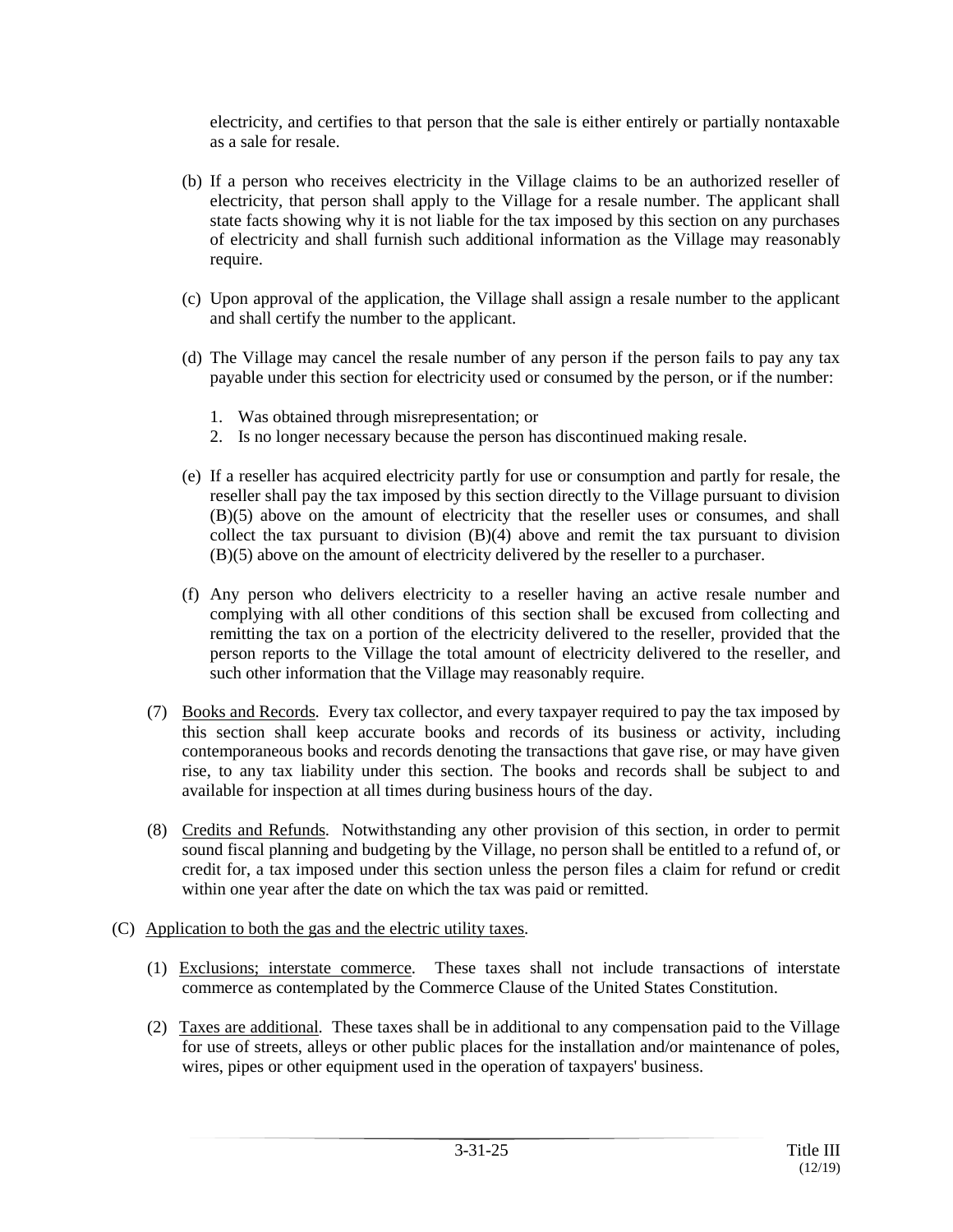- (3) Reporting and payment of gas and electric utility taxes*.* The reporting, payment and collecting of taxes for gas and electric as provided for in divisions (A) and (B) above shall be as follows, unless otherwise required by law or otherwise directed by the Village:
	- (a) The taxes imposed pursuant to divisions (A) and (B) above shall be based on the gross receipts, as herein defined, actually paid to the person, for services billed on a monthly basis. The person shall make a return to the Village for that month stating:
		- 1. The company and/or individual's name;
		- 2. The principal place of business;
		- 3. The gross receipts collected during those months upon the basis of which tax is imposed;
		- 4. The amount of the tax due;
		- 5. Such other reasonable and related information as the Village may require.
	- (b) On or before the last day of every month thereafter, a like return shall be provided to the Village Clerk for the preceding month accompanied by the amount of tax herein imposed, provided that an amount based upon total billings during the period for which the return is made (exclusive of any amounts previously billed), may be made with adjustments of later payments based upon any differences between such billings and the taxable gross receipts to follow.
	- (c) The dates of reporting and making monthly payment shall also be on such other dates as the Village may direct from time to time or as applicable law may require.
- (4) Reports to Illinois Commerce Commission, if required*.* If reports are required to be filed with the Illinois Commerce Commission, all persons subject to this tax shall also provide the Village Clerk with a copy of such utilities annual report filed with the Illinois Commerce Commission within ten days of the date such report is required to be filed with the Illinois Commerce Commission.
- (5) Payments made in error*.* If it shall appear that an amount of tax has been paid which was not due under the provisions of this section, whether payment was a result of a mistake of fact or law, the amount paid shall be credited against any tax due or to become due to this taxpayer. However, no amounts erroneously paid more than one year prior to the filing of the claim shall be so credited.
- (6) Limitation of action*.* No action to recover any amount of tax due under the provisions of this section shall be commenced more than one year after the due date of such payment.
- (7) Violation of section*.* Any taxpayer who fails to make or file a return as set forth in this section or who makes a fraudulent return or willfully violates any other provision of this section is guilty of a petty offense and upon conviction shall be subject to the penalties as set forth in ' 10.99 of the Village Code and, in addition, shall be liable in a civil action for the amount of the tax. Each day a violation of any provision of this section continues shall be deemed a separate offense.